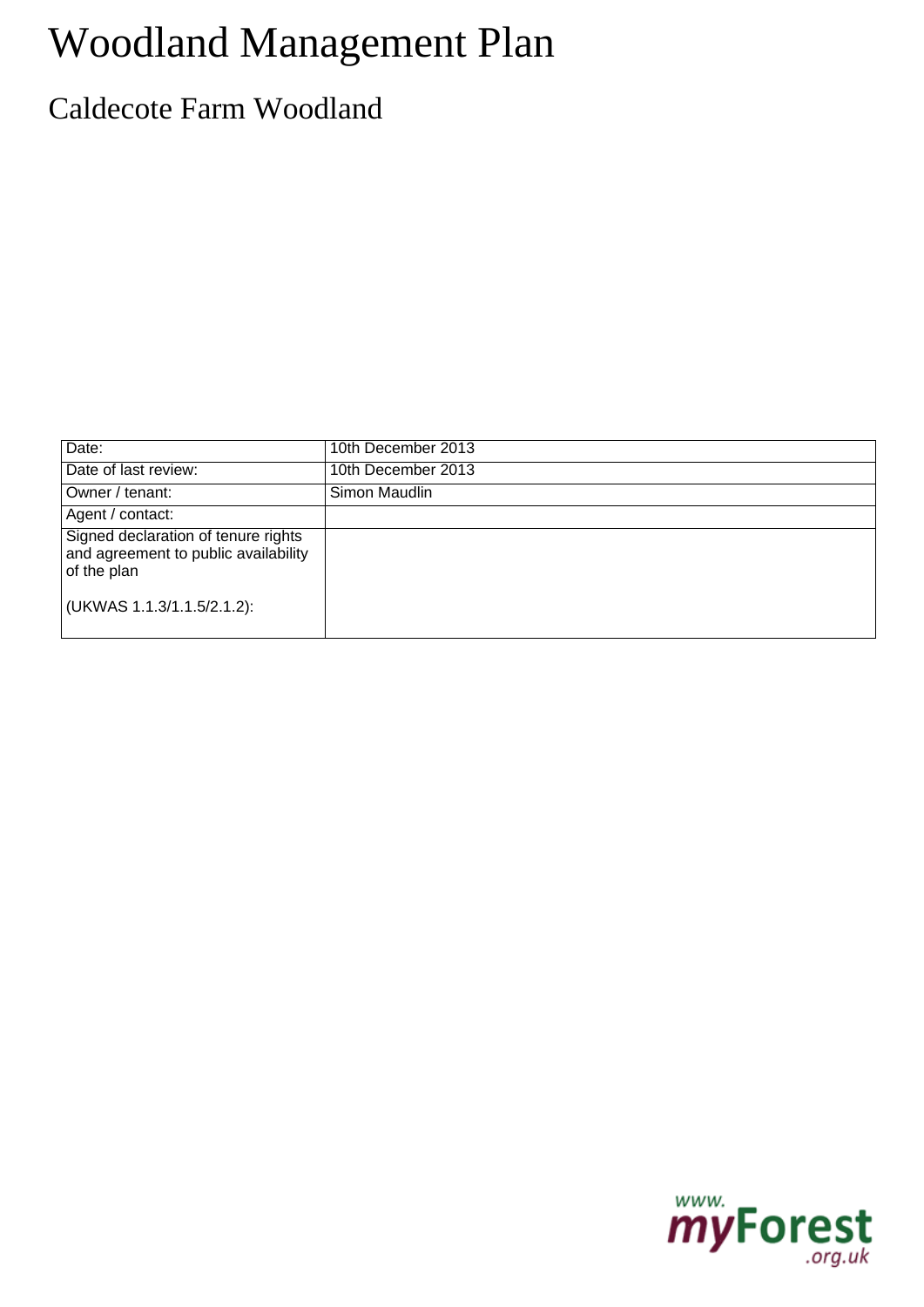#### 1. Background information

#### 1.1 Location

| Nearest town, village or feature | Upper Caldecote |
|----------------------------------|-----------------|
| Grid reference                   | TL154463        |
| <b>Total Area</b>                | 12.22 ha        |

#### 1.2 Description of the woodland in the landscape

As shown on the attached maps Caldecote farm woodland consists of 4 separate compartments situated in arable farmland to the north of the village of Upper Caldicote. These woodlands are visible in the landscape from surrounding roads and villiges.

#### 1.3 History of management

Compartments 1,2, & 4 are native ancient woodland sites used mainly for the rearing and release of pheasants for game shooting. Compartment 3 is a mixed broadleaved plantation established in 1995 on farmland, this compartment is also used to rear and release pheasants.

Management for the benefit of shooting has been undertaken with small areas of non native planting of Norway spruce, scots pine, sweet chestnut, turkey oak and laurel present. These vary in age from recent to estimated 60+ years.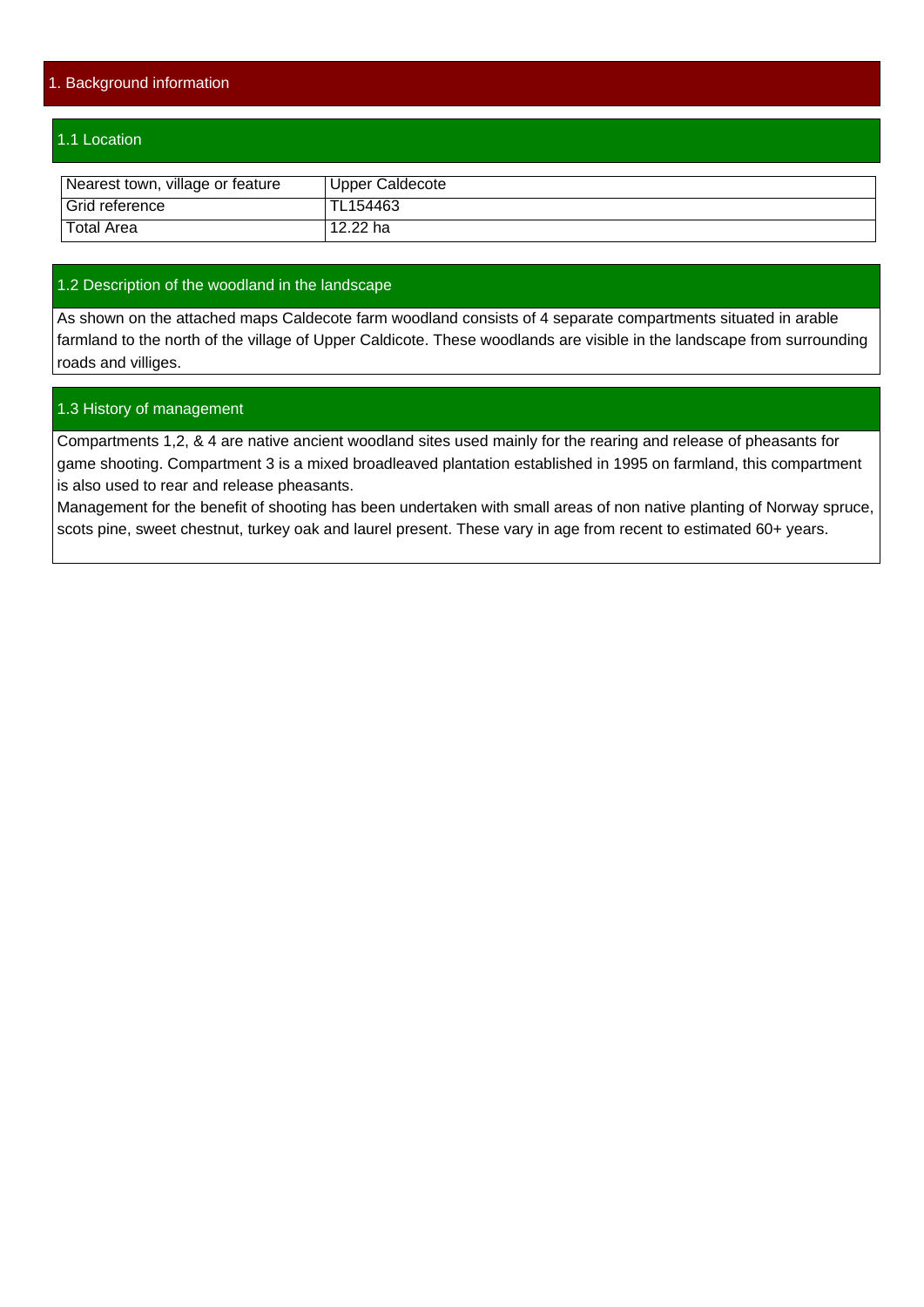#### 2.1 Areas and features

| $ 2.1.1$ designated areas | map# | l in woodland | adjacent |
|---------------------------|------|---------------|----------|
| N/A                       |      |               |          |
|                           |      |               |          |

| 12.1.2<br>2 Rare and important species |  | woodland<br>ın | 'adiacent |
|----------------------------------------|--|----------------|-----------|
| N/A                                    |  |                |           |

| $\sqrt{2.1.3}$ Habitats                                                                                                                                                                                                                                                      | map $#$ | l in woodland. | adjacent |
|------------------------------------------------------------------------------------------------------------------------------------------------------------------------------------------------------------------------------------------------------------------------------|---------|----------------|----------|
| Ancient semi-natural woodland (ASNW)                                                                                                                                                                                                                                         |         | х              |          |
| Other semi-natural woodland                                                                                                                                                                                                                                                  |         | x              | л        |
| Plantations on ancient woodland sites (PAWS)                                                                                                                                                                                                                                 |         | x              |          |
| Woodland margins and hedges                                                                                                                                                                                                                                                  |         |                | ⋏        |
| <b>Breeding sites</b>                                                                                                                                                                                                                                                        |         |                | x        |
| Rides and open ground                                                                                                                                                                                                                                                        |         | x              |          |
| Feeding areas                                                                                                                                                                                                                                                                |         | 'Χ             | x        |
| Entry level and higher level stewardship schemes are carried out on the surrounding farmland. The aim is to increase<br>the population of farmland birds and other wildlife within the farming practice.<br>Widening and improvement of the public right of way is proposed. |         |                |          |

| Water<br>2.1<br>.4                                                                                                                                        | $\text{map }#$                     | l in woodland | ladjacent |  |
|-----------------------------------------------------------------------------------------------------------------------------------------------------------|------------------------------------|---------------|-----------|--|
| Watercourses                                                                                                                                              | .U                                 | $\sqrt{ }$    |           |  |
| Ponds                                                                                                                                                     | $\sim$<br>$\overline{ }$<br>10. ZU | ◠             | $\lambda$ |  |
| . Elittera e con de como Otrogono interior de contrare de discontrare de concerto de la conde de condeixa.<br>$\Lambda$ $\sim$ $\sim$ $\sim$ $\sim$ $\mu$ |                                    |               |           |  |

Compartment 1, Flitton scar, has a Stream running through and man made reservoir on north boundary. A small pond is also present on the western boundary of the wood.

Compartment 2 Palmers spinney has a small pond present on South west boundary

| 2.1.5 Landscape                                  | l map # | l in woodland | l adiacent |
|--------------------------------------------------|---------|---------------|------------|
| Areas of the woodland prominent from roads       |         |               |            |
| Areas of the woodland prominent from settlements |         |               |            |
| N/A                                              |         |               |            |

| 2.1.6 Cultural features                                                                                                                                                                      | $\mathsf{map}$ # | l in woodland | adjacent |
|----------------------------------------------------------------------------------------------------------------------------------------------------------------------------------------------|------------------|---------------|----------|
| Public rights of way                                                                                                                                                                         | 1Α               |               |          |
| Public right of way runs inside southern boundary of Flitton scar wood. There is no public access in the other<br>woodland compartments.<br>Coppicing has been undertaken on an ad hoc basis |                  |               |          |

#### |2.1.7 Archaeological features map # in woodland adjacent

#### 2.2 Woodland resource characteristics

Apart from their use as habitat for game birds the main resource will be timber/firewood.

Cpt 1. Flitton scar wood - Composed mainly of Ash standards with an elm coppice understory. There are also a few field maple and sycamore present together with some small area plantings of Turkey Oak, Norway spruce, pine, sweet chestnut and laurel.

Cpt 2. Palmers spring wood - As Flitton scar wood this wood is mainly Ash and elm coppice. Some minor felling and new planting of mainly laurel has been undertaken in the last few years.

Cpt 3. Plantation - Block planting of mixed broadleaves. Planted FY 1997. Species present English oak, Ash, Wild cherry, S. birch, Crab apple, Field maple.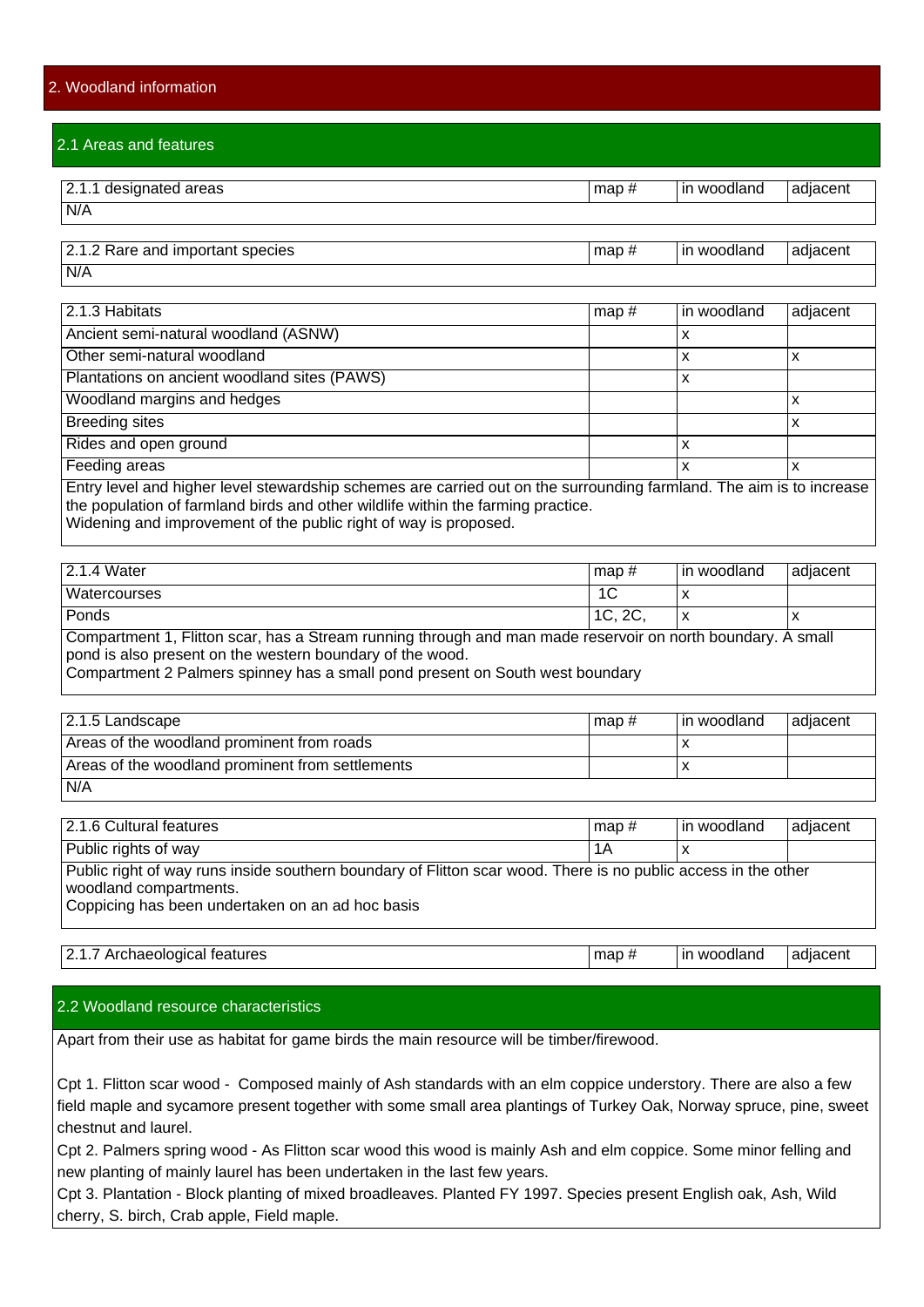#### 2.3 Site description

Good farm track access is available to all compartments.

Widening of the public footpath in Flitton scar wood is recommended to improve the public amenity and enable extraction of timber.

Continued use of all compartments for game shooting and management.

#### 2.4 Significant hazards, constraints and threats

Grey squirrels and muntjac deer are present.

Ash dieback, not yet present but to be expected.

Dutch elm disease present at a low level.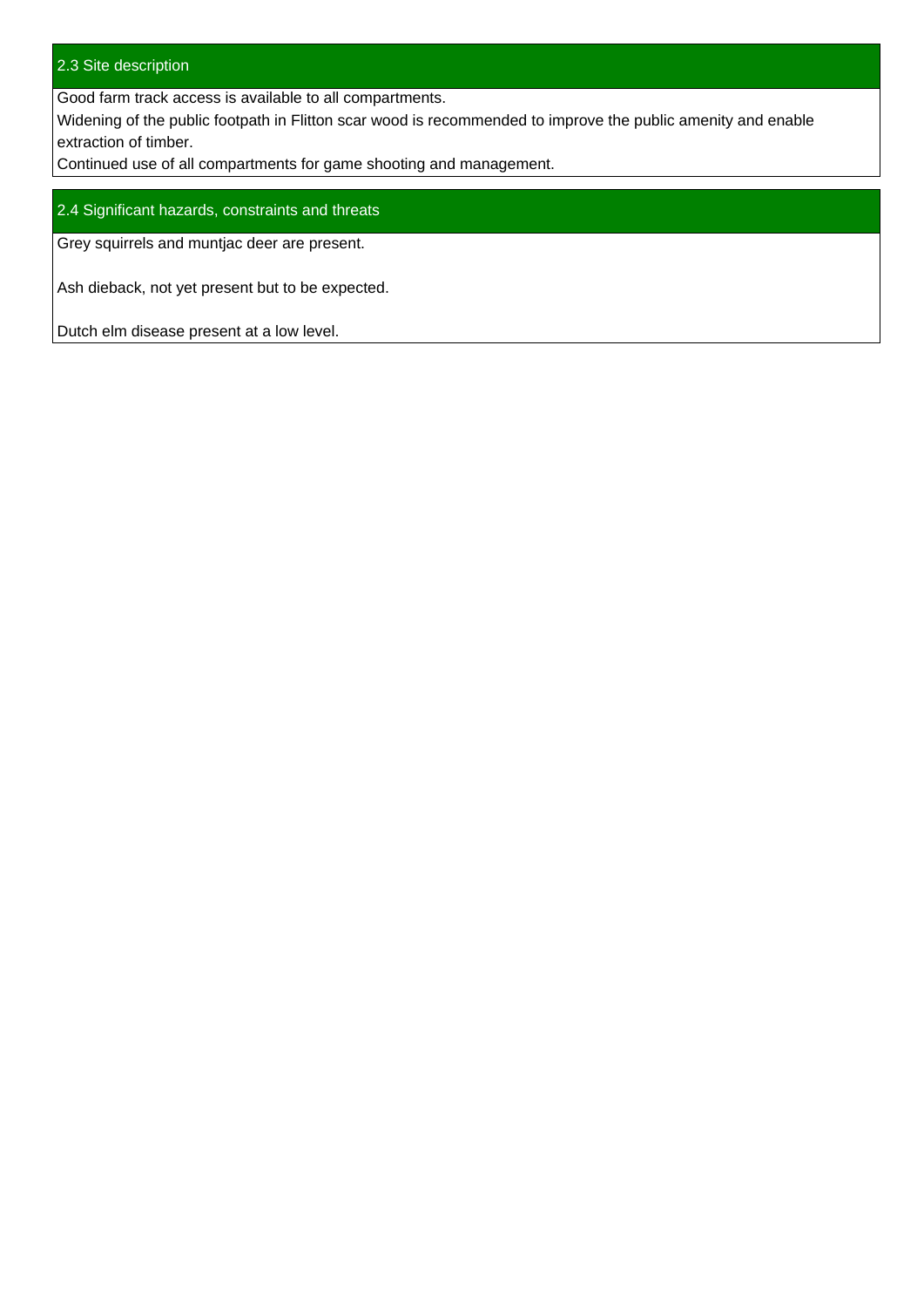#### 3.1 Long term vision

A well managed coppice with standards woodland providing sporting, landscape and timber benefits to the owner and local community.

#### 3.2 Management objectives

1. To Provide woodland suitable for the holding and release of pheasants for shooting together with an increase in biodiversity.

- 2. To manage the woodland to improve its long term health and maximize any financial return from woodland produce.
- 3. To retain the woodlands as attractive landscape features within the local environment

#### 3.3 Strategy

Coppicing of an average of 0.5h/a of woodland to be undertaken each year in a rolling programme through compartments 1, 2 & 4.

Coppice stools to be protected from browsing by the use of brush hedging around each stool.

New standard tree planting to be undertaken using whips in shelters.

Control of Squirrels is already carried out around the pheasant release pens and it is envisaged that this will be widened to include trapping of the whole wood.

Control of deer numbers is also proposed with involvement and advice from the East England Deer Forum.

#### 3.4 Woodfuel initiative

Would you be interested in receiving information on funding opportunities for the purchase of harvesting machinery or wood fuel boilers?

yes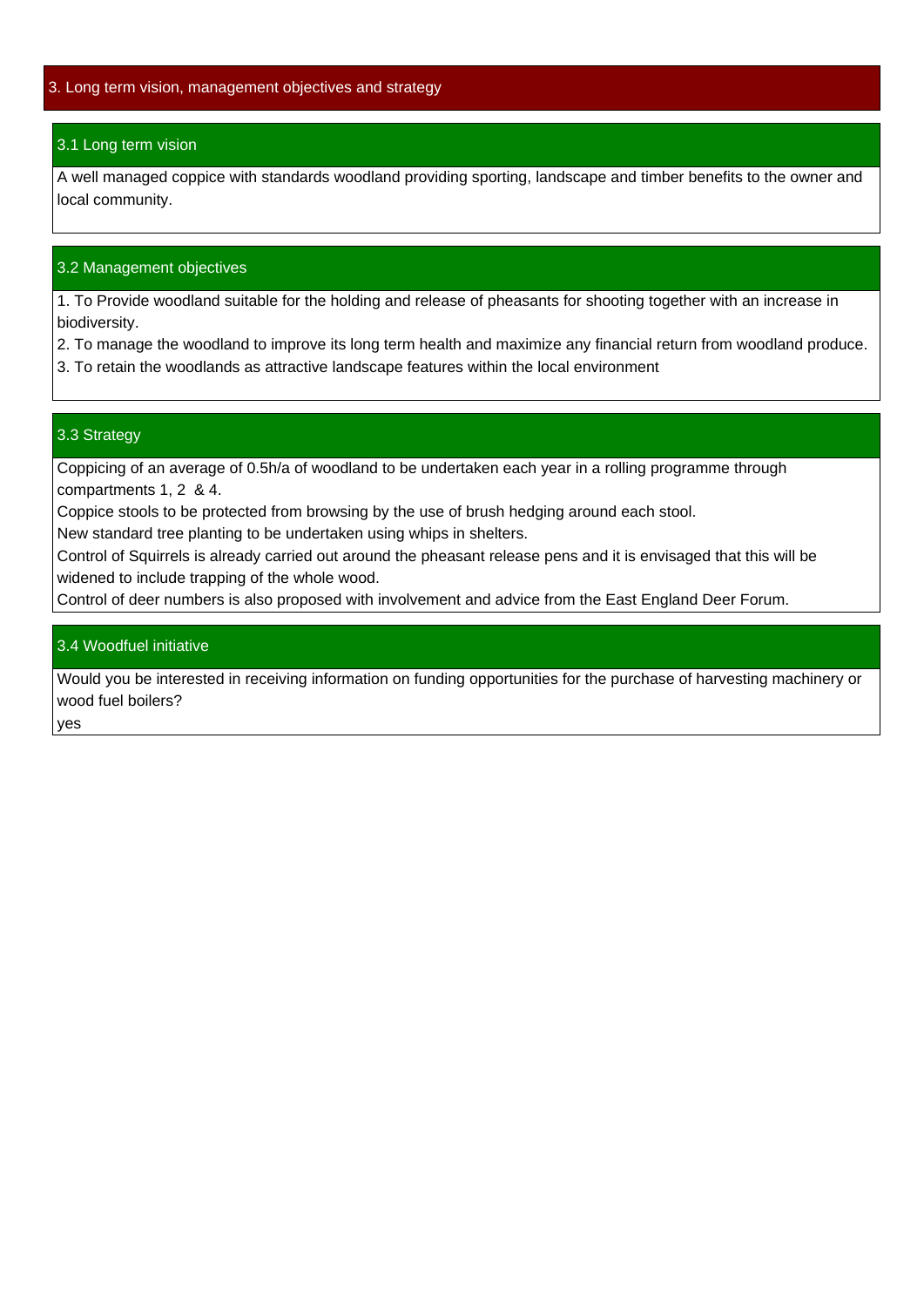#### 4.1 Silvicultural systems

#### 4.1.1 Harvesting

Coppicing cpts 1, 2, & 4. Much of the existing woodland to be coppiced in coupes. In order to be cost effective it is proposed that coupes of 1ha in extent be cut and that this be done on a two year cycle.

The identification and retention of any existing standard trees found suitable to be undertaken as each coupe is cut Light selective thinning of the plantation cpt3 to be undertaken on a five year basis to favour the Oak element.

4.1.2 Phased felling and restructuring of plantations

4.1.3 Establishment, restocking and regeneration

Much of the regeneration is expected to consist of coppice regrowth.

Restocking with species to make the standard trees of the future is also proposed. Species choice proposed to be Oak, Walnut, Cherry, Yew. These species have been chosen for both their timber, wildlife, landscape and climate change values.

Restocking is to be undertaken with 90 - 120 cm whips in shelters at a stocking density of 100 trees per h/a to allow for good coppice regrowth.

#### 4.2 New planting

N/A

#### 4.3 Other operations

N/A

#### 4.4 Protection and maintenance

#### 4.4.1 Pest and disease management

Dutch elm disease - Coppicing will benefit the Elm by preventing it reaching the size and age which will make it susceptible . (Chalara fraxinea) - The ash will also be coppiced however this will not prevent the trees from becoming diseased and this element of the coppicing may have to be reviewed in the future if the spread of Chalara continues as expected.

Protection of coppice regrowth from grazing is to be by the use of brush hedging.

Grey Squirrel - Control is already carried out around the release pens it is proposed that this will be widened to cage trapping and shooting throughout the woodlands.

Deer management - to be carried out with advice and the involvement of the East England Deer Forum

#### 4.4.2 Fire plan

Provide signs at all woodlands advising 'No Fires' and to contact local fire brigade in case of fire.

Provide local fire brigade with details including

1 Contact details

2 Map of woodland showing access points, water sources, hazards.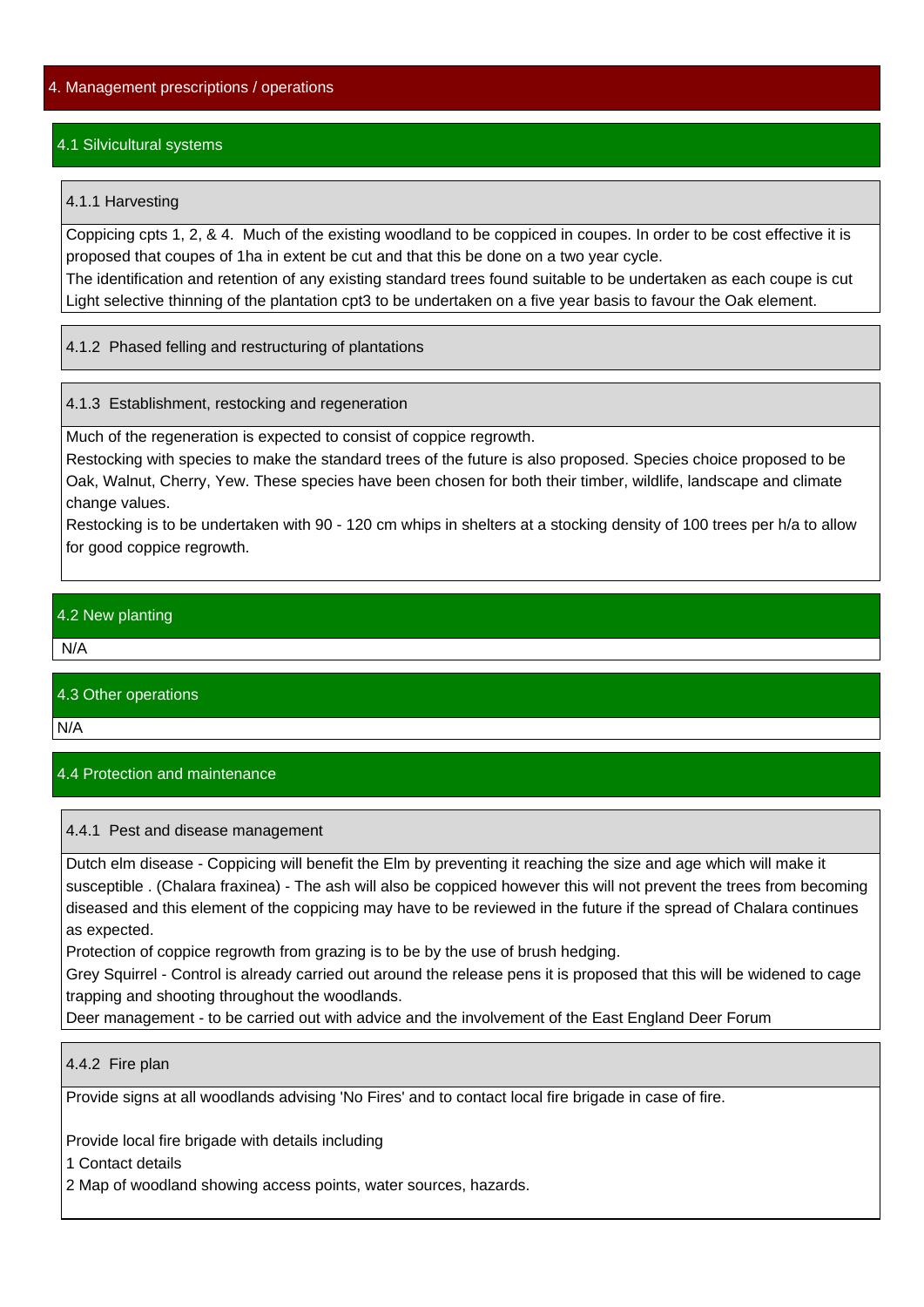N/A

#### 4.4.4 Protection from unauthorised activities

N/A

4.4.5 Protection of other identified services and values

#### 4.5 Game management

Coppicing, felling and clearing to regenerate native ground cover, giving woodland character and diversity. Make a substantial contribution to woodland biodiversity

To follow "The code of good shooting practice"

To comply with the Game and Wildlife Conservation Trust guidelines for sustainable releasing Hopper feeding is located adjacent to the woodland edge

#### 4.6 Protecting and enhancing landscape, biodiversity and special features

4.6.1 Management of designated areas

4.6.2 Measures to enhance biodiversity and other special features (2.1.1k and 6.1.1)

Coppicing will encourage and provide for a rich biodiversity of plants and animals

Management of the deadwood habitat to include for at least the retention of 3no standing and 3no fallen trees per h/a.

Ride, glade and woodland edge management to enhance biodiversity.

wetland habitat kept open and clear of invasive plant species.

4.6.3 Special measures for ASNW and SNW

Coppicing of the existing trees will ensure the continuation of local plants.

The purchase of local provenance trees where available

Removal of Norway spruce from Cpt 1

Encouragement of self seeded shrub species throughout the woodland including the plantation Cpt 3

4.6.4 Special measures for PAWS

4.6.5 Measures to mitigate impacts on landscape and neighbouring land (3.1.2)

 $N/A$ 

#### 4.7 Management of social and cultural values

4.7.1 Archaeology and sites of cultural interest

N/A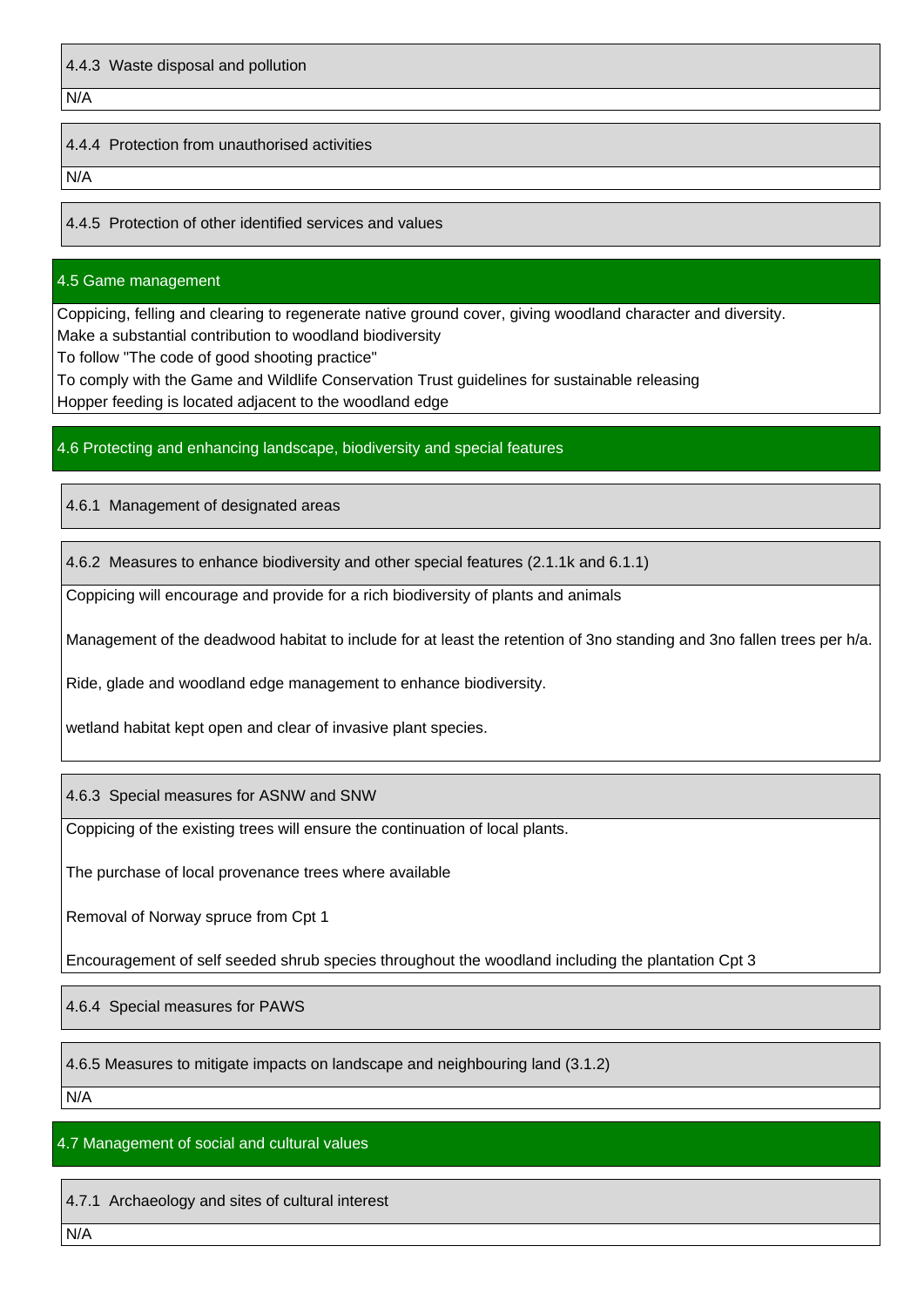4.7.2 Public access and impacts on local people

Widening of the public footpath through Flitton scar woodland cpt 1. Subsequent management of the path edge vegetation by rotational cutting to produce an uneven age and varied edge habitat.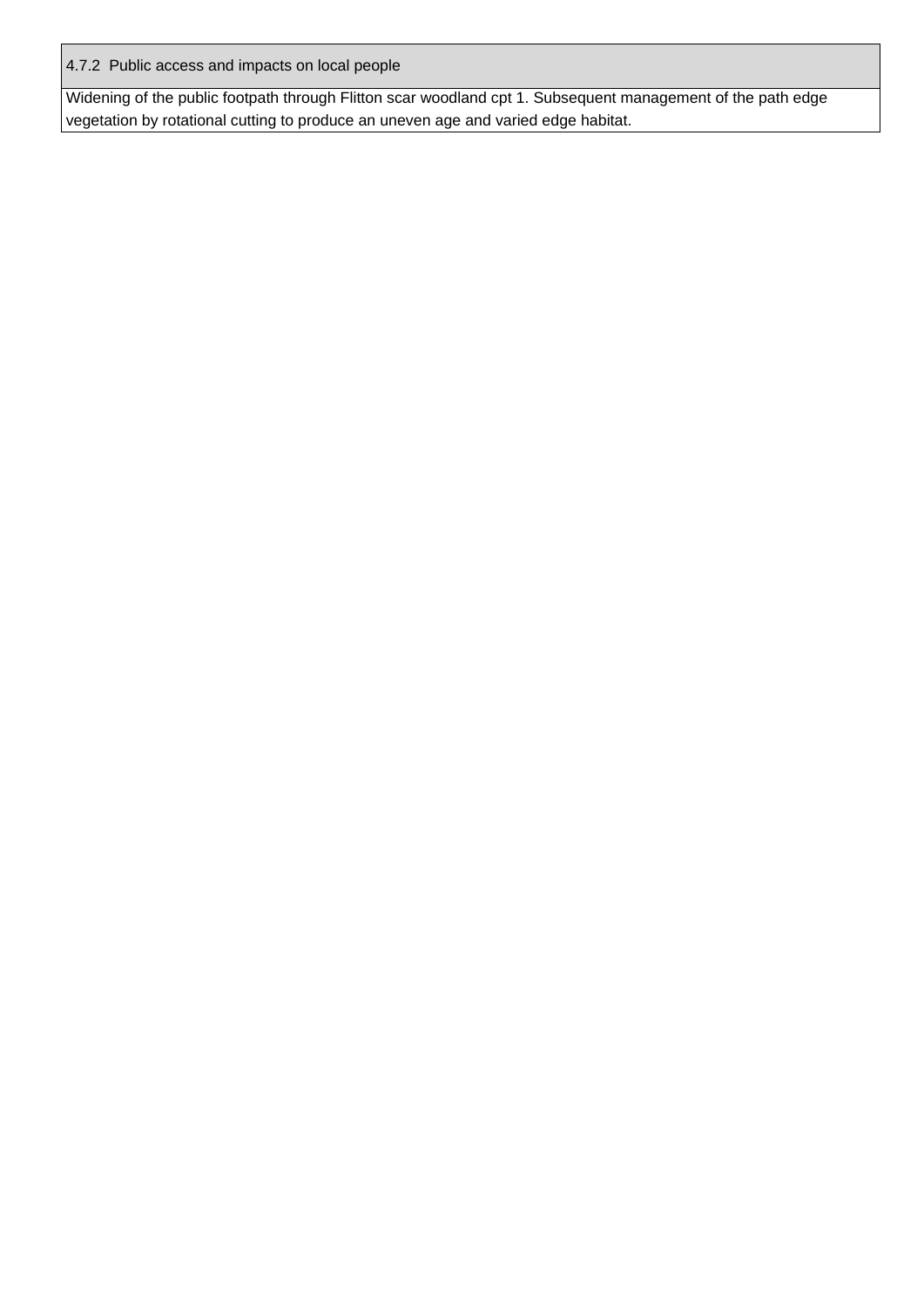#### 5. Consultation

| Organisation/individual                                                         | <b>Date received</b> | <b>Comment</b>                                                                                                | Response/action                      |
|---------------------------------------------------------------------------------|----------------------|---------------------------------------------------------------------------------------------------------------|--------------------------------------|
| Bedfordshire county<br>council. David Leverington,<br>rights of way team leader | 2013-07-25           | Agreed with proposed<br>widening and management<br>of public right of way<br>through Flitton scar<br>woodland | ⊦Include works in<br>management plan |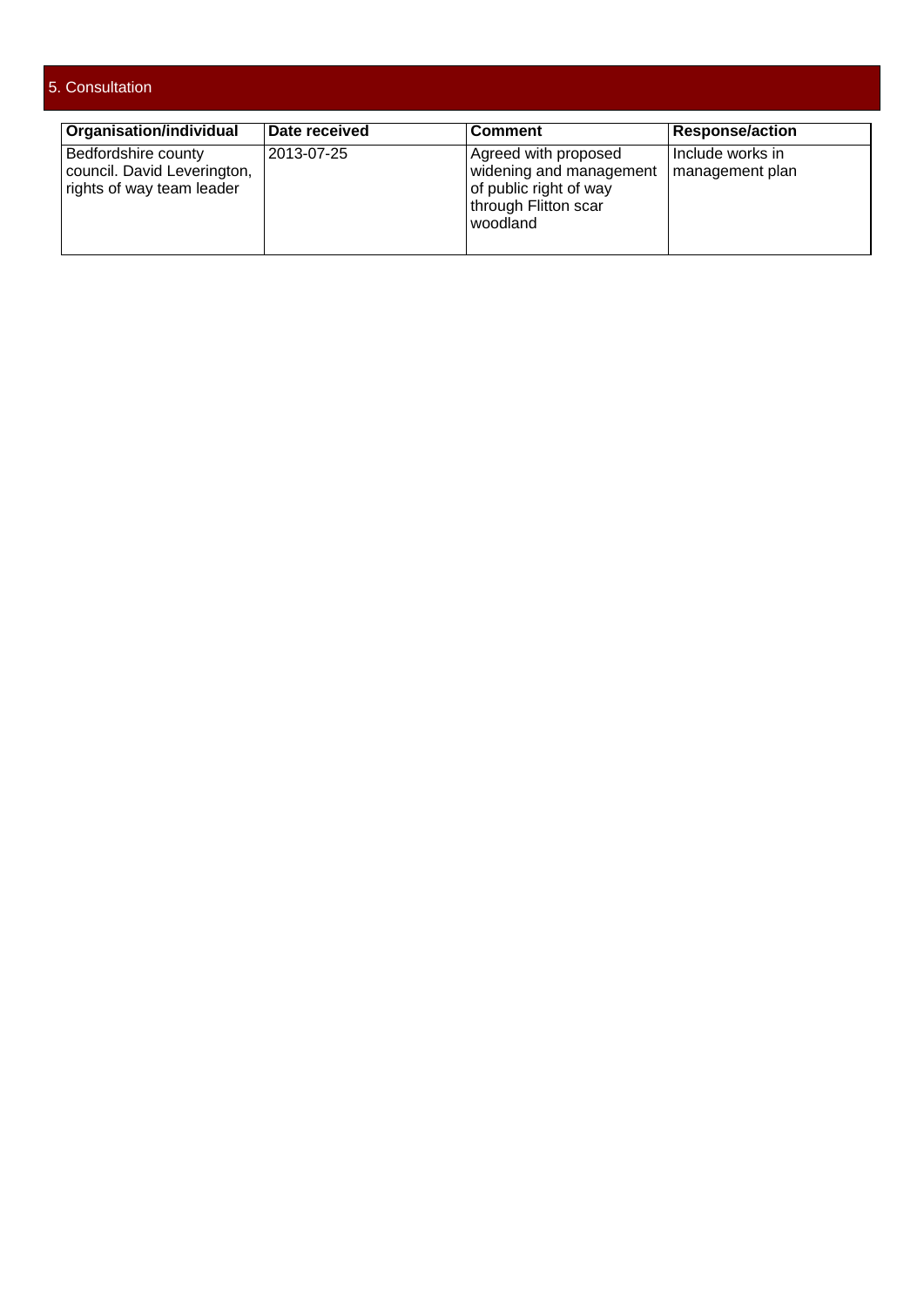| <b>Objective</b><br>number, issue or<br><b>UKWAS</b><br><b>Requirement</b> | <b>Indicator</b>          | Method of<br>assessment    | <b>Monitoring</b><br>period | <b>Responsibility</b> | <b>How will</b><br>information be<br>used? |
|----------------------------------------------------------------------------|---------------------------|----------------------------|-----------------------------|-----------------------|--------------------------------------------|
| Shooting                                                                   | Numbers of birds          | bag count                  | Ongoing                     | Owner                 | To identify action                         |
| Landscape value                                                            | appearance                | Surveys/Local<br>community | Ongoing                     | Owner                 | To identify action                         |
| Income from<br>timber                                                      | income                    | value                      | Ongoing                     | Owner                 | To manage<br>woodland                      |
| <b>Biodiversity</b>                                                        | increased<br>biodiversity | Visual                     | Ongoing                     | Owner                 | To identify action                         |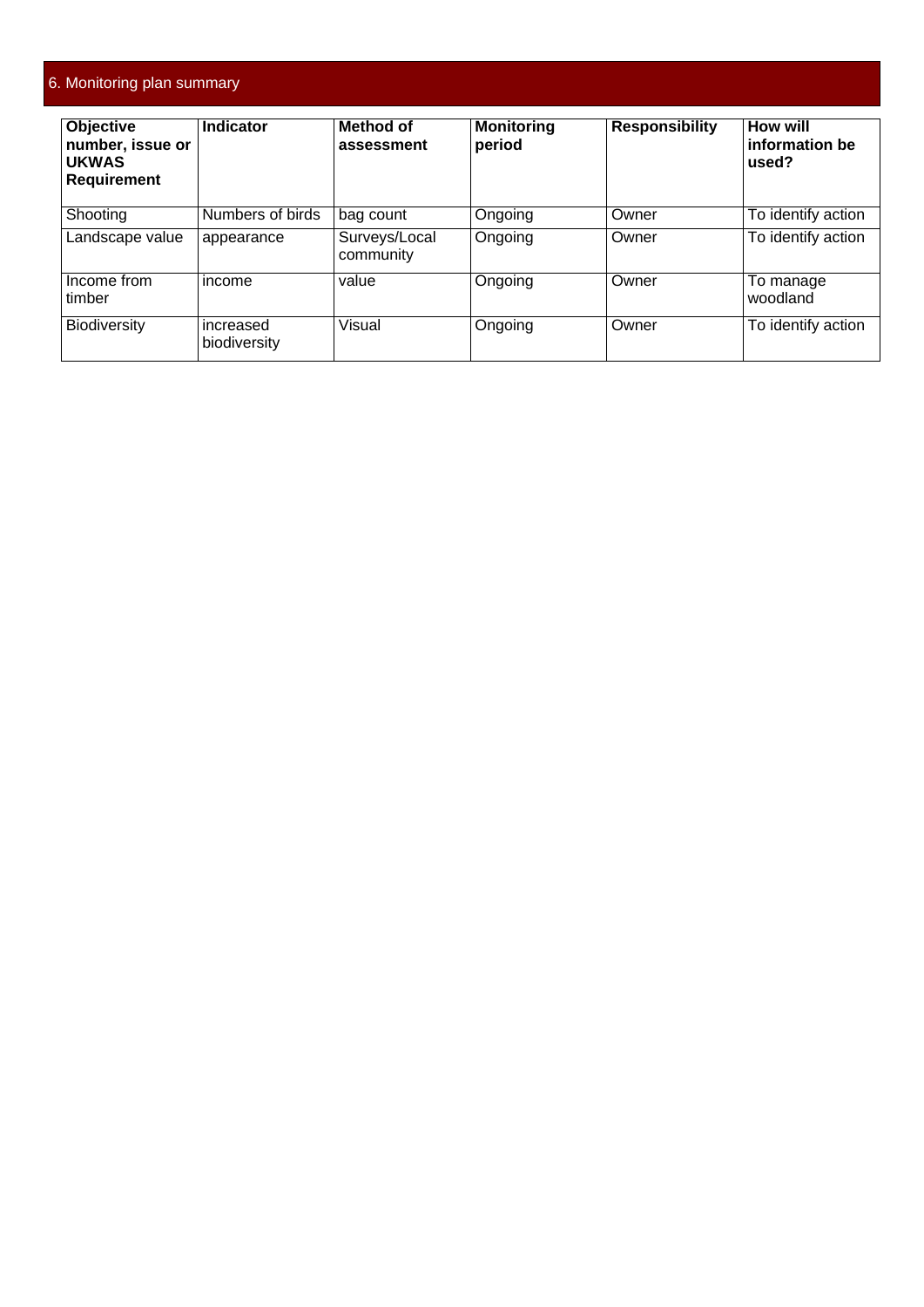### 7.1 Outline long-term work programme

| sub-compartme<br>nt | <b>Activity</b>                                                                          | Year      |
|---------------------|------------------------------------------------------------------------------------------|-----------|
| Sub Cpt 1a          | Inspect coppice regrowth and restocking, renew protection and/or remove as<br>necessary. | $6 - 10$  |
| Sub Cpt3            | light Selective thin Oaks, Cherry to favour best stems on 5 year rotation                | $6 - 10$  |
| Sub Cpt3            | light Selective thin Oaks, Cherry to favour best stems on 5 year rotation                | $11 - 15$ |
| Sub Cpt 4a          | Coppice average 0.5ha + replant standards. Total 1ha                                     | $16 - 20$ |
| Sub Cpt3            | light Selective thin Oaks, Cherry to favour best stems on 5 year rotation                | 16-20     |

#### 7.2 Short-term work programme

| sub-compartme<br>nt | <b>Activity</b>                                                                           | Year           |
|---------------------|-------------------------------------------------------------------------------------------|----------------|
| Sub Cpt 1a          | Coppice Elm.                                                                              |                |
| Sub Cpt 1a          | Clear fell Ash. Restock Hazel, Oak, Walnut, Cherry, Yew for coppice and standards         |                |
| Sub Cpt3            | Formative prune best Oaks/Cherry.<br>Hedge cutting                                        |                |
| Sub Cpt 1c          | Clear Fell Ash. Restock with Hazel, Oak, Cherry, Walnut, Yew for coppice and<br>standards | 2              |
| Sub Cpt 1c          | Coppice Elm                                                                               | $\overline{2}$ |
| Sub Cpt3            | Formative prune best Oaks/Cherry.<br>Hedge cutting                                        | 2              |
| Sub Cpt 1d          | Coppice Elm                                                                               | 3              |
| Sub Cpt3            | Formative prune best Oaks/Cherry.<br>Hedge cutting                                        | 3              |
| Sub Cpt3            | Formative prune best Oaks/Cherry.<br>Hedge cutting                                        | 4              |
| Sub Cpt3            | Formative prune best Oaks/Cherry.<br>Hedge cutting                                        | 5              |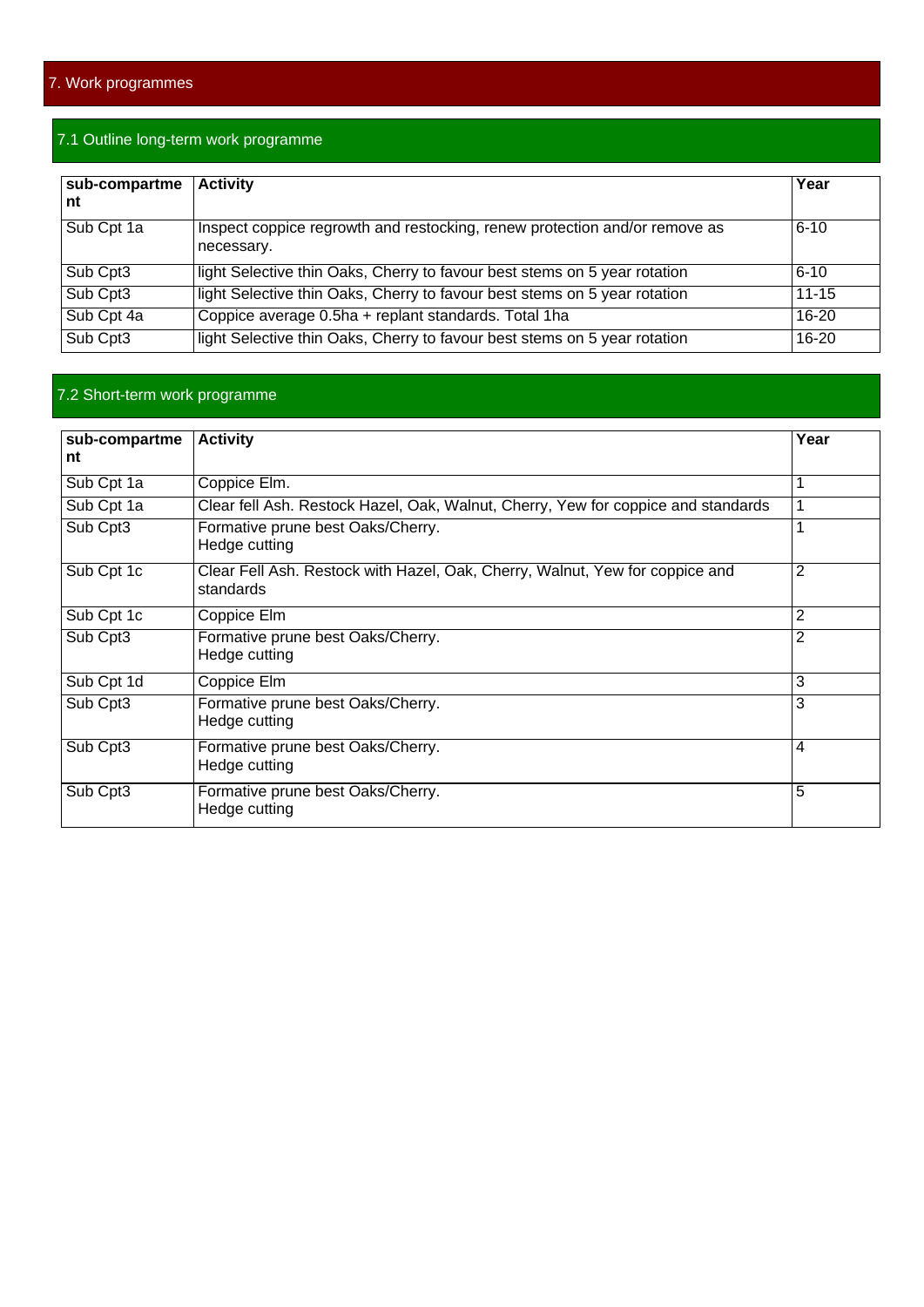#### 8. Costings

#### 8. Costings

Sale of timber standing + available grant aid + owner payment/work to fund cost of purchase of whips and shelters for restocking of Standard trees and carry out planting works.

Management of rides, wetland areas and woodland edge/hedges to be carried out by owner.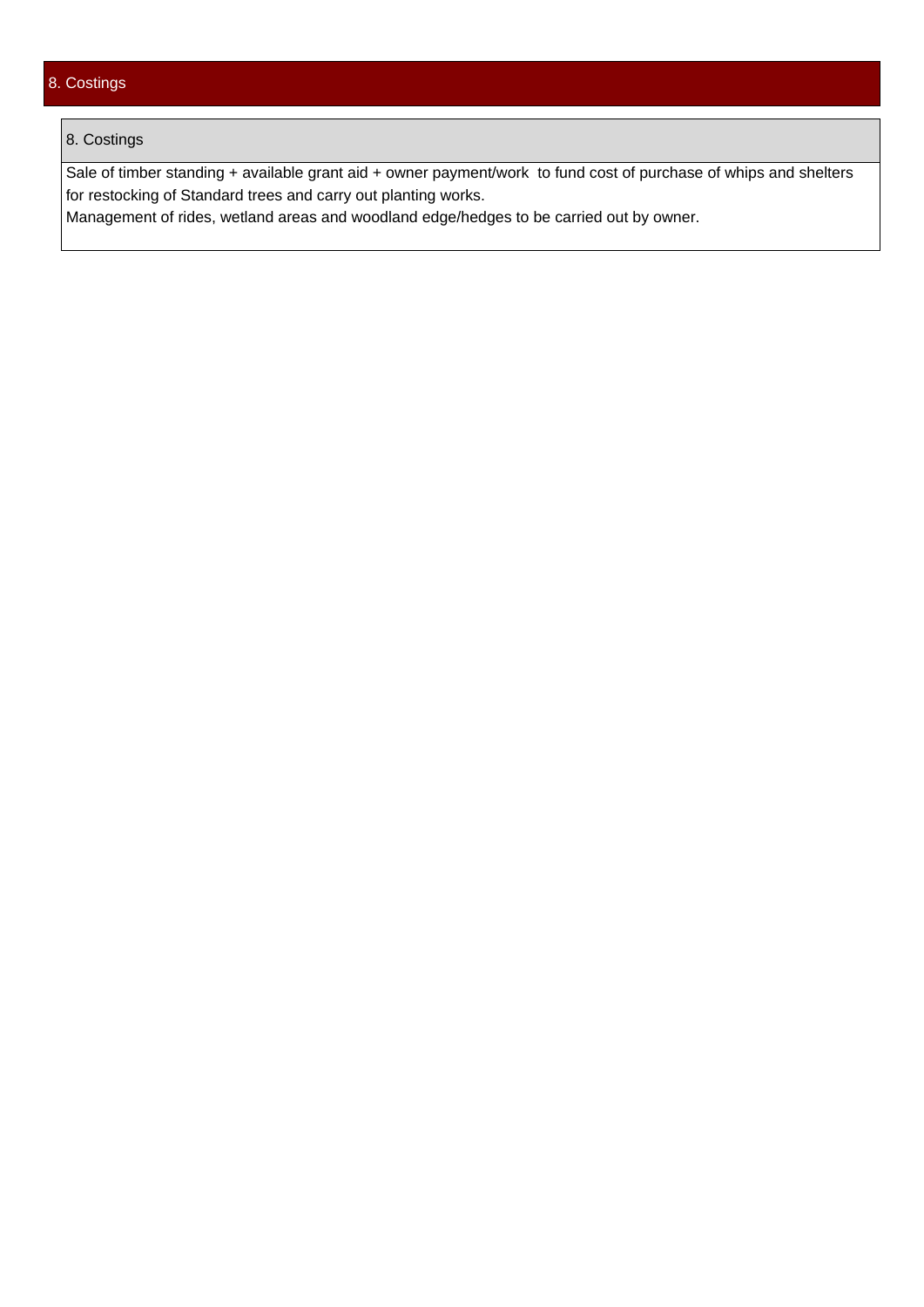### 9. Maps

| Map No./Title      | ∣ Description                                            |
|--------------------|----------------------------------------------------------|
| $ $ 1A, 2A, 3A     | Boundaries, rights of way and access points              |
| $ $ 1B, 2B, 3B     | Coppice coupes                                           |
| $\vert$ 1C, 2C, 3C | Water, Special areas and features, pheasant release pens |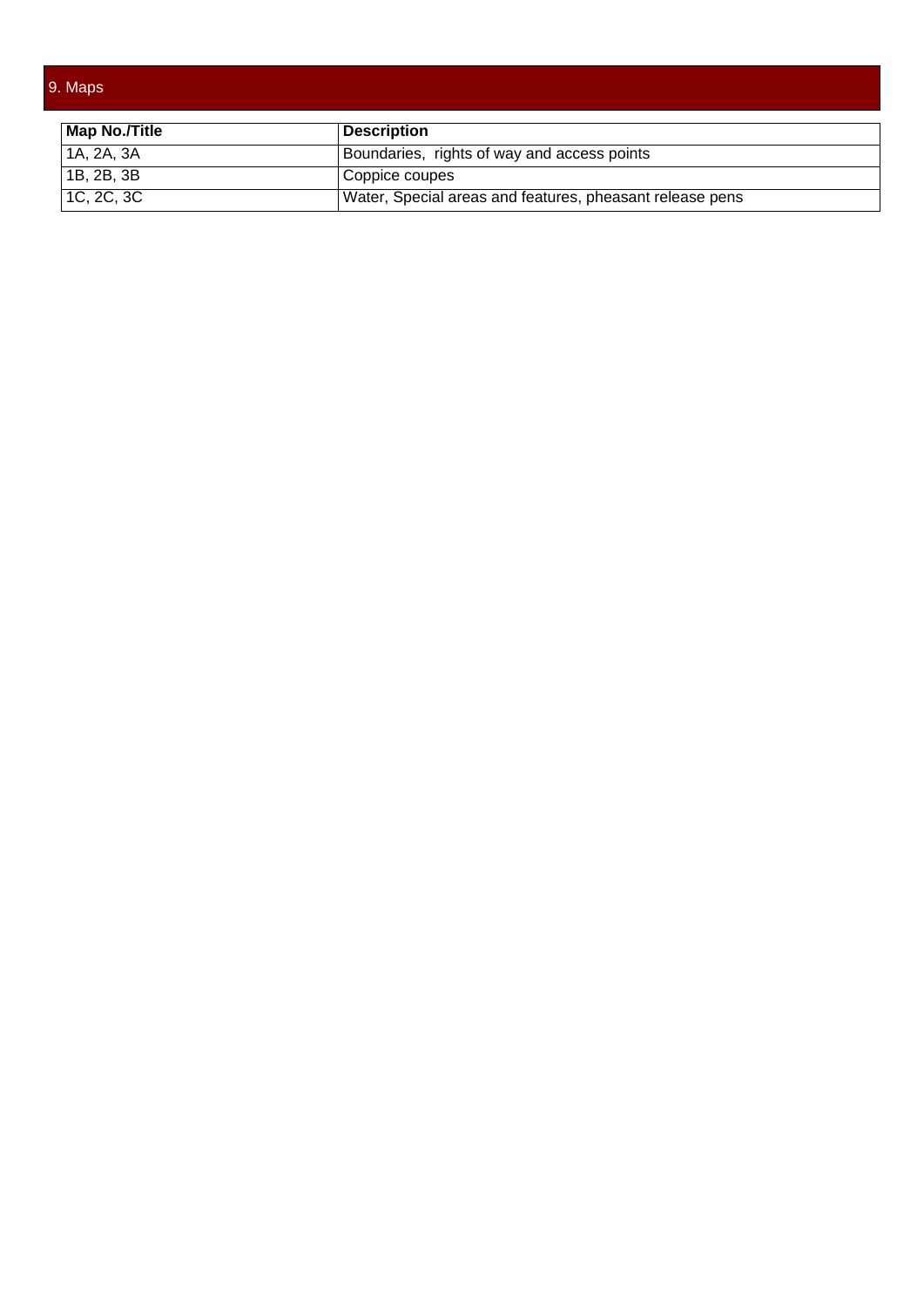#### **Table A**

|                               |              |                      |           | estimated volume to be harvested during work periods (m <sup>3</sup> ) |             |             |
|-------------------------------|--------------|----------------------|-----------|------------------------------------------------------------------------|-------------|-------------|
| sub-compartment               | main species | total work area (ha) | years 1-5 | years 6-10                                                             | years 11-15 | years 16-20 |
| Flitton Scar wood, Sub Cpt 1a | broadleaf    |                      |           |                                                                        |             |             |
| Flitton Scar wood, Sub Cpt 1b |              |                      | 0         |                                                                        | U           |             |
| Flitton Scar wood, Sub Cpt 1c | broadleaf    |                      |           |                                                                        |             |             |
| Flitton Scar wood, Sub Cpt 1d | broadleaf    |                      |           |                                                                        |             |             |
| Flitton Scar wood, Sub Cpt 1e | broadleaf    |                      | 0         |                                                                        |             |             |
| Flitton Scar wood, Sub Cpt 1f | broadleaf    |                      |           |                                                                        |             |             |
| Flitton Scar wood, Sub Cpt 1g | broadleaf    |                      |           |                                                                        |             |             |
| Flitton Scar wood, Sub Cpt 1h | broadleaf    |                      | 0         |                                                                        |             |             |
| Palmers spinney, Sub Cpt 2a   | broadleaf    |                      | ი         |                                                                        |             |             |
| Palmers spinney, Sub Cpt 2b   | broadleaf    |                      |           |                                                                        |             |             |
| Palmers spinney, Sub Cpt 2c   |              |                      | 0         |                                                                        |             |             |
| Lady wood, Sub Cpt 4a         | broadleaf    |                      | ი         |                                                                        |             |             |
| Lady wood, Sub Cpt 4b         |              |                      |           |                                                                        |             |             |
| New plantation, Sub Cpt3      | broadleaf    |                      | 0         |                                                                        | C           |             |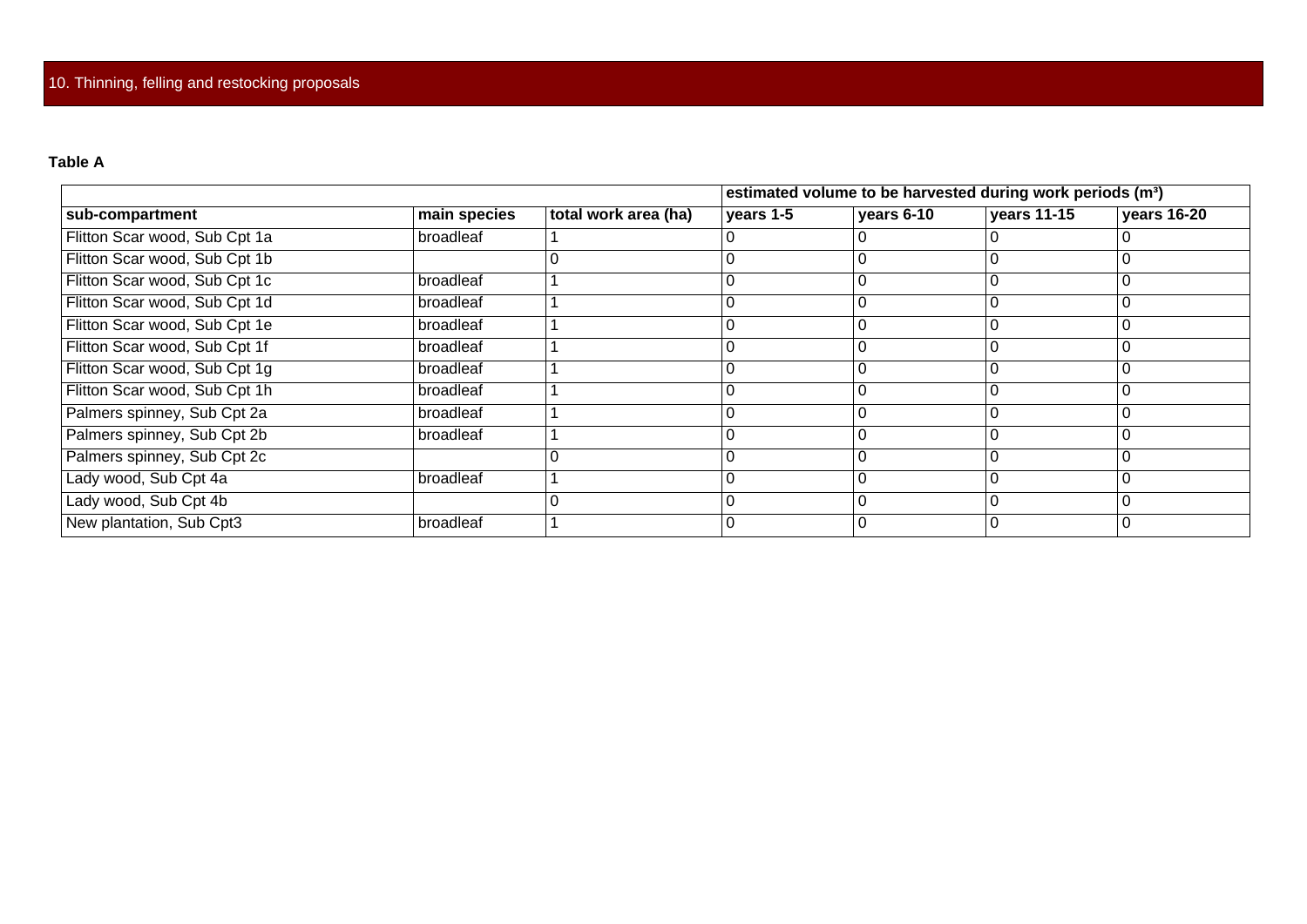#### **Table B**

| cpt. / sub cpt. | area (ha)       | % area to be<br>worked | type of<br>felling                | % of felled area<br>comprising     | felling<br>license<br>type | change in<br>woodland<br>type | preferred<br>claim year | restock<br>mixture | % estab. by<br>natural regen. | standard<br>proposals | notes / details |
|-----------------|-----------------|------------------------|-----------------------------------|------------------------------------|----------------------------|-------------------------------|-------------------------|--------------------|-------------------------------|-----------------------|-----------------|
| Sub Cpt 1a      | 1 ha            | 50%                    | CF                                | 100% Broadleaved   C<br>0% Conifer |                            | from:<br>to:                  | 14/15                   | 90% MB<br>10% YEW  | 0%                            |                       |                 |
| Sub Cpt 1a      | 1 ha            | 50%                    | FC                                | 100% Broadleaved C<br>0% Conifer   |                            | from:<br>to:                  | 14/15                   | 100% NBL           | 100%                          |                       |                 |
| Sub Cpt 1c      | 1 <sub>ha</sub> | 50%                    | FC                                | 100% Broadleaved<br>0% Conifer     |                            | from:<br>to:                  | 15/16                   | 100% NBL           | 100%                          |                       |                 |
| Sub Cpt 1c      | 1 ha            | 50%                    | CF                                | 75% Broadleaved<br>25% Conifer     | $\overline{C}$             | from:<br>to:                  | 15/16                   | 90% MB<br>10% YEW  | $0\%$                         |                       |                 |
| Sub Cpt 1d      | 1 ha            | 50%                    | FC                                | 100% Broadleaved C<br>0% Conifer   |                            | from:<br>to:                  | 16/17                   | 100% NBL           | 100%                          |                       |                 |
| Sub Cpt 1d      | 1 <sub>ha</sub> | 50%                    | CF                                | 100% Broadleaved   C<br>0% Conifer |                            | from:<br>to:                  | 16/17                   | 90% MB<br>10% YEW  | $0\%$                         |                       |                 |
| Sub Cpt 1e      | 1 ha            | 50%                    | FC                                | 100% Broadleaved C<br>0% Conifer   |                            | from:<br>to:                  | 17/18                   | 100% NBL           | 100%                          |                       |                 |
| Sub Cpt 1e      | 1 ha            | 50%                    | CF                                | 100% Broadleaved C<br>0% Conifer   |                            | from:<br>to:                  | 17/18                   | 90% MB<br>10% YEW  | $0\%$                         |                       |                 |
| Sub Cpt 1f      | 1 ha            | 50%                    | FC                                | 100% Broadleaved C<br>0% Conifer   |                            | from:<br>to:                  | 18/19                   | 100% NBL           | 100%                          |                       |                 |
| Sub Cpt 1f      | 1 ha            | 50%                    | CF                                | 100% Broadleaved C<br>0% Conifer   |                            | from:<br>to:                  | 18/19                   | 90% MB<br>10% YEW  | $0\%$                         |                       |                 |
| Sub Cpt 1g      | 1 ha            | 50%                    | FC                                | 100% Broadleaved C<br>0% Conifer   |                            | from:<br>to:                  | 19/20                   | 100% NBL           | 100%                          |                       |                 |
| Sub Cpt 1g      | 1 ha            | 50%                    | CF                                | 100% Broadleaved C<br>0% Conifer   |                            | from:<br>to:                  | 19/20                   | 90% MB<br>10% YEW  | $0\%$                         |                       |                 |
| Sub Cpt 1h      | 1 ha            | 50%                    | FC                                | 100% Broadleaved C<br>0% Conifer   |                            | from:<br>to:                  | 20/21                   | 100% NBL           | 100%                          |                       |                 |
| Sub Cpt 1h      | 1 ha            | 50%                    | CF                                | 100% Broadleaved   C<br>0% Conifer |                            | from:<br>to:                  | 20/21                   | 90% MB<br>10% YEW  | 0%                            |                       |                 |
| Sub Cpt 2a      | 1 ha            | 50%                    | $\overline{\mathsf{S}\mathsf{F}}$ | 100% Broadleaved C<br>0% Conifer   |                            | from:<br>to:                  |                         | 90% MB<br>10% YEW  | $0\%$                         |                       |                 |
| Sub Cpt 2a      | 1 <sub>ha</sub> | 50%                    | FC                                | 100% Broadleaved C<br>0% Conifer   |                            | from:<br>to:                  |                         | 100% NBL           | 100%                          |                       |                 |
| Sub Cpt 2b      | 1 ha            | 50%                    | <b>SF</b>                         | 100% Broadleaved   C<br>0% Conifer |                            | from:<br>to:                  |                         | 90% MB<br>10% YEW  | $0\%$                         |                       |                 |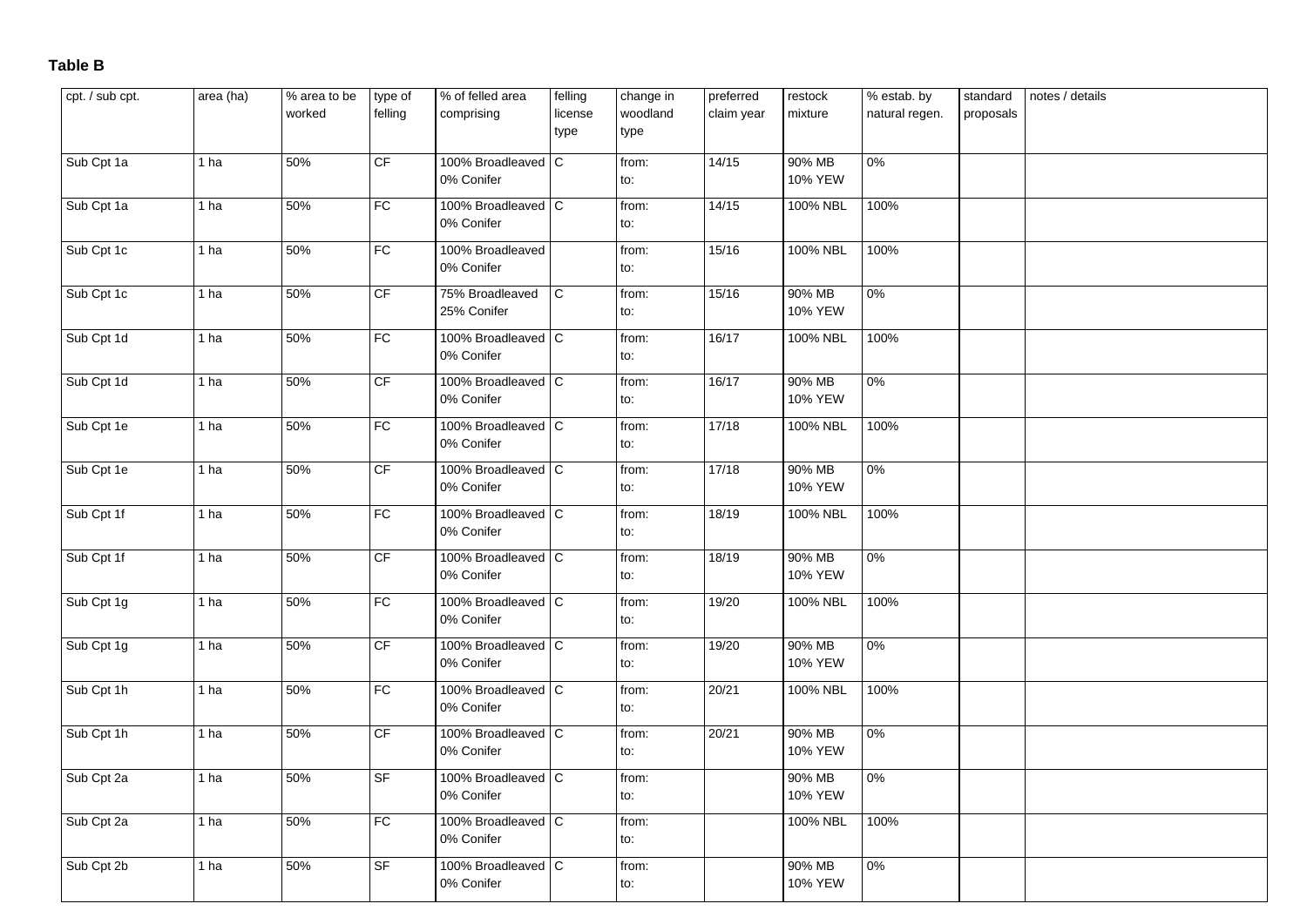| Sub Cpt 2b | 1 ha | 50%  | FC   | 100% Broadleaved C | from: | 100% NBL | 100% |  |
|------------|------|------|------|--------------------|-------|----------|------|--|
|            |      |      |      | 0% Conifer         | to:   |          |      |  |
| Sub Cpt 4a | 1 ha | 50%  | FC.  | 100% Broadleaved C | from: | 100% NBL | 100% |  |
|            |      |      |      | 0% Conifer         | ' to∶ |          |      |  |
| Sub Cpt 4a | 1 ha | 50%  | l SF | 100% Broadleaved C | from: | 90% MB   | 0%   |  |
|            |      |      |      | 10% Conifer        | ' to∶ | 10% YEW  |      |  |
| Sub Cpt3   | 1 ha | 100% |      | 100% Broadleaved C | from: |          | 0%   |  |
|            |      |      |      | 0% Conifer         | to:   |          |      |  |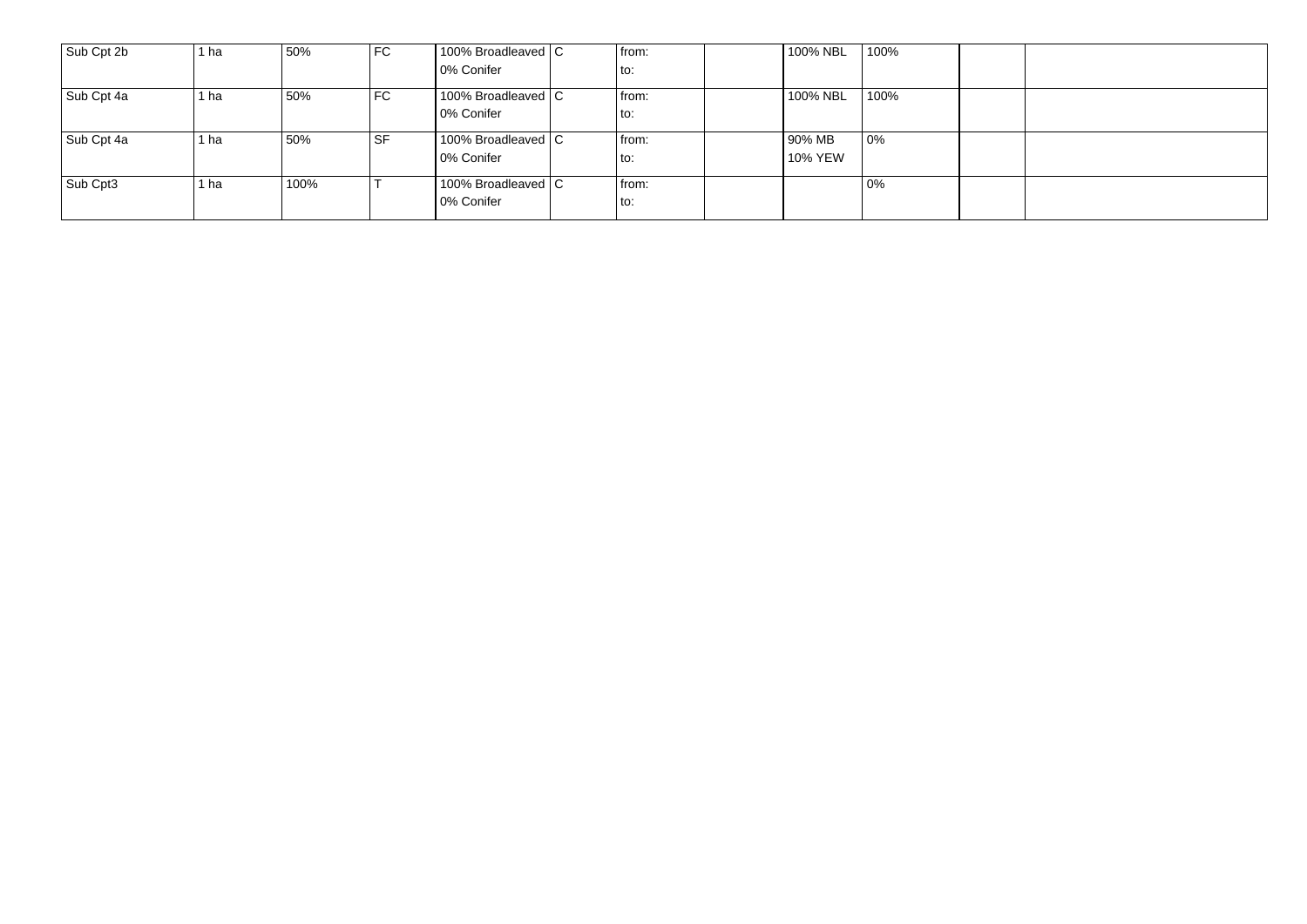## compartment: Flitton Scar wood sub-compartment: Sub Cpt 1a



### Area: 1 ha Stocking density: 300 trees per hectare Access: farm track / ride

#### Management Notes

Wood has been neglected except where management for game shooting has been undertaken

#### Management History

Ad hoc coppicing/felling. Some recent replanting with mainly laurel for game cover.

| Year     | <b>Activity</b>                                                                       |
|----------|---------------------------------------------------------------------------------------|
|          | Coppice Elm.                                                                          |
|          | Clear fell Ash. Restock Hazel, Oak, Walnut, Cherry, Yew for coppice and standards     |
| $6 - 10$ | Inspect coppice regrowth and restocking, renew protection and/or remove as necessary. |

| composition | species                 | planting dbh<br>year |        | height          | basal area         | form |
|-------------|-------------------------|----------------------|--------|-----------------|--------------------|------|
| 5%          |                         | 1950                 | l 0 cm | 0 <sub>m</sub>  | 0 m <sup>2</sup>   |      |
| 50%         | Ash, Fraxinus excelsior | 1950                 | 26 cm  | 16 <sub>m</sub> | $7.96 \text{ m}^2$ | W    |
| 45%         | Elm Ulmus Procera       | 1980                 | 18 cm  | 12 <sub>m</sub> | $3.44 \text{ m}^2$ | W    |

| Total basal area  | l 11 4 m <sup>2</sup> |
|-------------------|-----------------------|
| Basal area per ha | $1114 \text{ m}^2$    |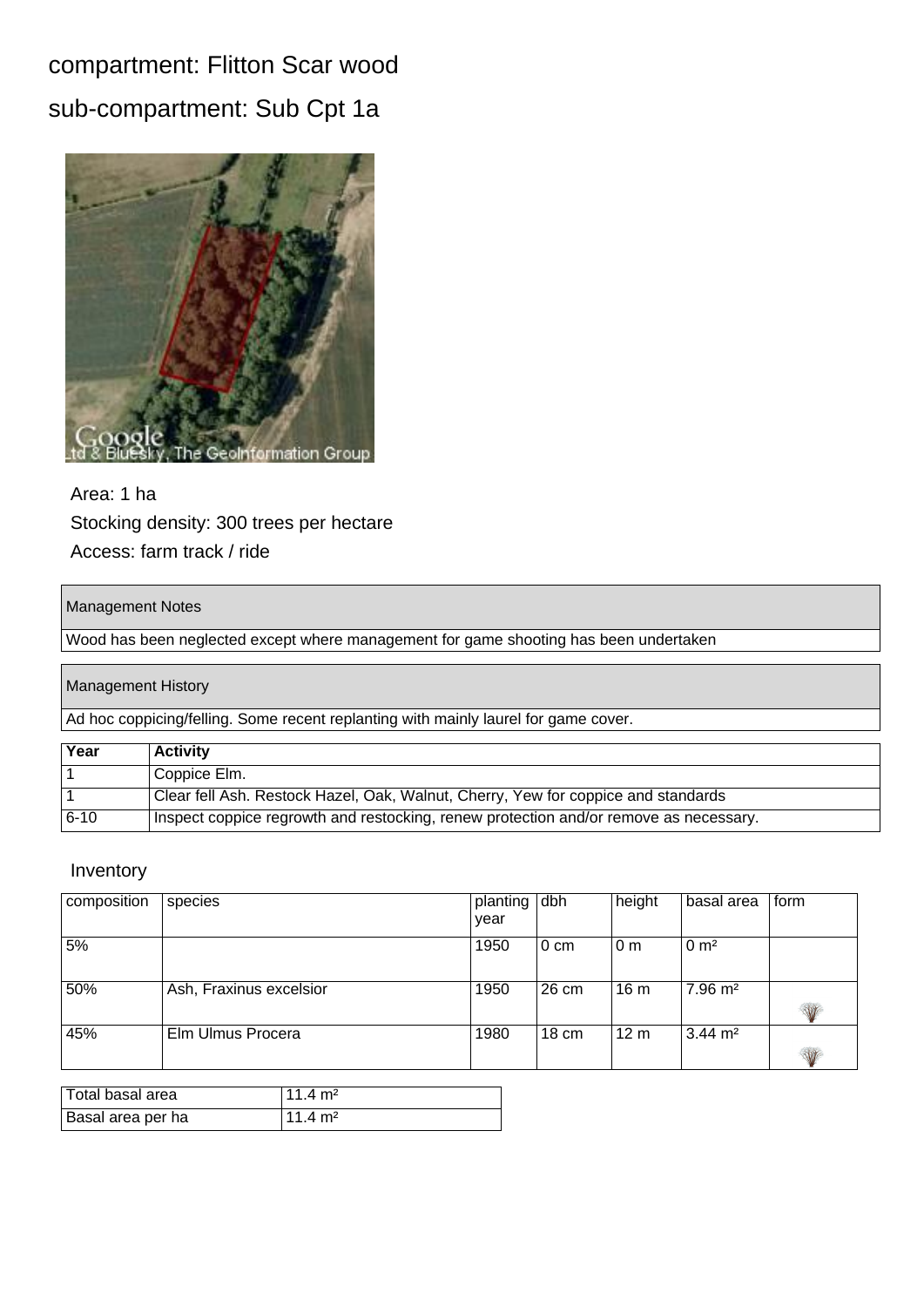## compartment: Flitton Scar wood sub-compartment: Sub Cpt 1b



Area: 0.69 ha This is a non-wooded area. Access: farm track / ride

#### Management Notes

Site of permanent pheasant release pen

| Management History                                                                                             |
|----------------------------------------------------------------------------------------------------------------|
| Thinning of existing trees and ongoing annual management of regrowth as necessary to form shaded semi woodland |
| area for keeping of young pheasants.                                                                           |
|                                                                                                                |

**Year Activity**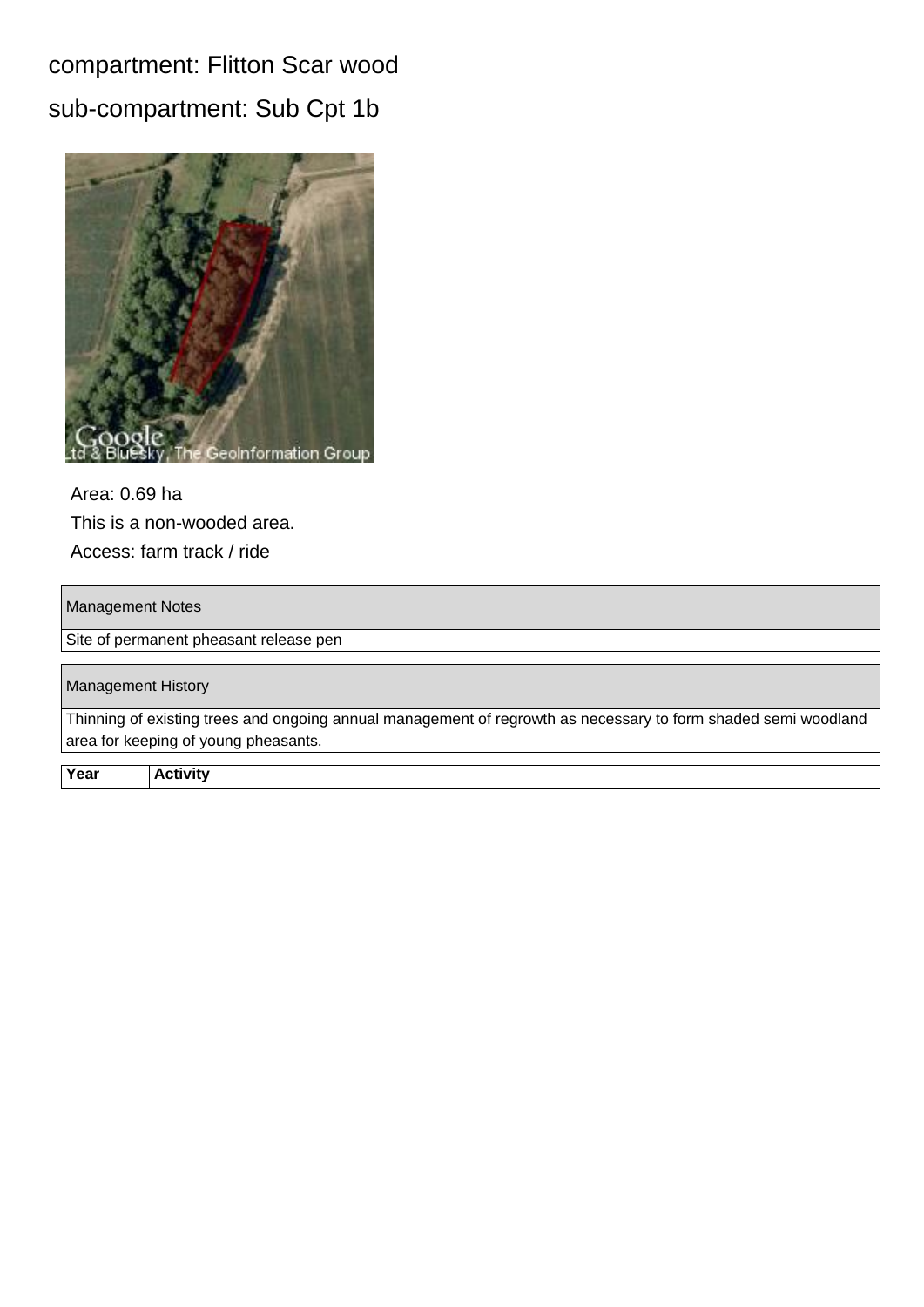## compartment: Flitton Scar wood sub-compartment: Sub Cpt 1c



### Area: 1 ha Stocking density: 300 trees per hectare Access: farm track / ride

#### Management Notes

Neglected coppice and standards used mainly as game cover

#### Management History

Small area of recent planting spruce/pine. Poor form and to be removed/replaced during felling works

| Year | <b>Activity</b>                                                                        |
|------|----------------------------------------------------------------------------------------|
|      | Clear Fell Ash. Restock with Hazel, Oak, Cherry, Walnut, Yew for coppice and standards |
|      | Coppice Elm                                                                            |

| composition | species                        | planting<br>year | dbh    | height           | basal area       | form |
|-------------|--------------------------------|------------------|--------|------------------|------------------|------|
| 10%         | Pine, Scots - Pinus Sylvestris | 1990             | l 0 cm | 10 <sub>m</sub>  | 0 m <sup>2</sup> |      |
| 40%         | Ash, Fraxinus excelsior        | 1950             | l 0 cm | $\overline{0}$ m | 0 m <sup>2</sup> |      |
| 15%         | Spruce, Norway - Picea abies   | 1990             | l 0 cm | l 0 m            | 0 m <sup>2</sup> |      |
| 35%         | Ulmus Procera                  | 1980             | l 0 cm | $\overline{0}$ m | $0 \text{ m}^2$  |      |

| Total basal area  | $0 \; \mathrm{m}^2$ |
|-------------------|---------------------|
| Basal area per ha | $0 \; \mathrm{m}^2$ |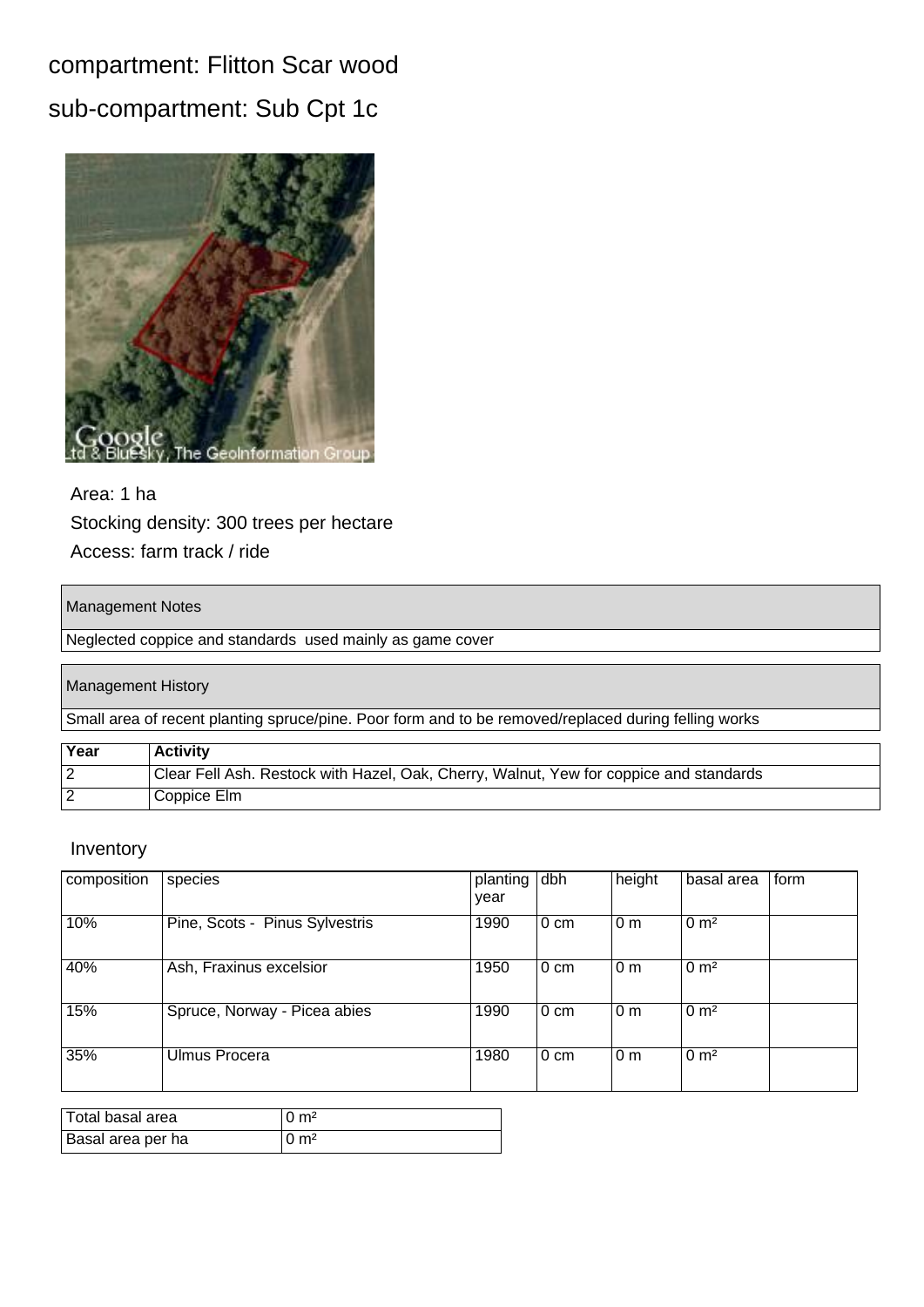## compartment: Flitton Scar wood sub-compartment: Sub Cpt 1d



### Area: 1 ha Stocking density: 300 trees per hectare Access: farm track / ride

#### Management Notes

Neglected coppice and standards

#### Management History

Ad hoc coppicing and felling Used as game cover some minor new planting of sweet chestnut and turkey oak

| Year | <b>Activity</b>                                                                                                                                 |
|------|-------------------------------------------------------------------------------------------------------------------------------------------------|
|      | Fell Ash coppice, retain ash, standards where appropriate. Inspect and fell retain as appropriate other<br>broadleaved species. Restock B/L Yew |
|      | Coppice Elm                                                                                                                                     |

| composition | species                         | planting<br>year | dbh            | height           | basal area       | form |
|-------------|---------------------------------|------------------|----------------|------------------|------------------|------|
| 40%         | Ulmus Procera                   | 1980             | l 0 cm         | 0 <sub>m</sub>   | $0 \text{ m}^2$  |      |
| 40%         | Ash, Fraxinus excelsior         | 1960             | l 0 cm         | $\overline{0}$ m | 0 m <sup>2</sup> |      |
| 10%         | Oak, English - Quercus robur    | 1960             | l 0 cm         | $ 0 \text{ m}$   | 0 m <sup>2</sup> |      |
| 10%         | Sweet Chestnut, Castanea sativa | 1960             | $0 \text{ cm}$ | 0 <sub>m</sub>   | $0 \text{ m}^2$  |      |

| Total basal area  | $\cup$ m <sup>2</sup> |
|-------------------|-----------------------|
| Basal area per ha | 0 m <sup>2</sup>      |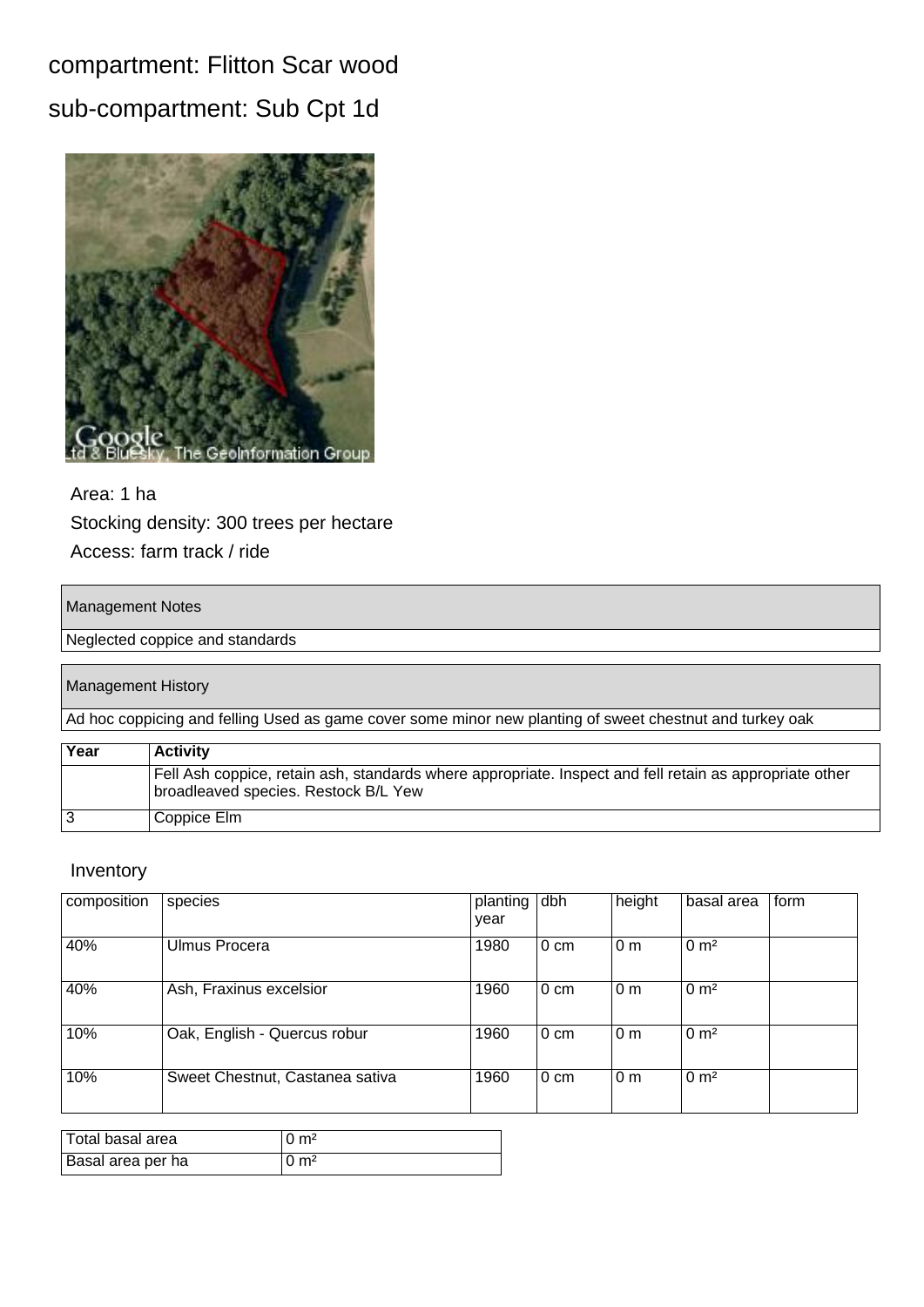## compartment: Flitton Scar wood sub-compartment: Sub Cpt 1e



### Area: 1 ha Stocking density: 300 trees per hectare Access: farm track / ride

#### Management Notes

Neglected coppice and standards, used as game cover

#### Management History

Ad hoc felling/coppicing, some replanting/natural regeneration in the past

| Year | <b>Activity</b>                                        |
|------|--------------------------------------------------------|
|      | Coppice Elm                                            |
|      | Clear fell Ash coppice retain standards as appropriate |

| composition | species                      | planting<br>year | dbh    | height           | basal area       | form |
|-------------|------------------------------|------------------|--------|------------------|------------------|------|
| 40%         | Ulmus Procera                | 1960             | l 0 cm | 0 <sub>m</sub>   | 0 m <sup>2</sup> |      |
| 40%         | Ash, Fraxinus excelsior      | 1960             | l 0 cm | 0 <sub>m</sub>   | $0 \text{ m}^2$  |      |
| 10%         | Oak, English - Quercus robur | 1960             | l 0 cm | $\overline{0}$ m | 0 m <sup>2</sup> |      |
| 10%         | various                      | 1960             | l 0 cm | $ 0 \text{ m}$   | 0 m <sup>2</sup> |      |

| Total basal area  | $0 \; \mathrm{m}^2$ |
|-------------------|---------------------|
| Basal area per ha | $0 \; \mathrm{m}^2$ |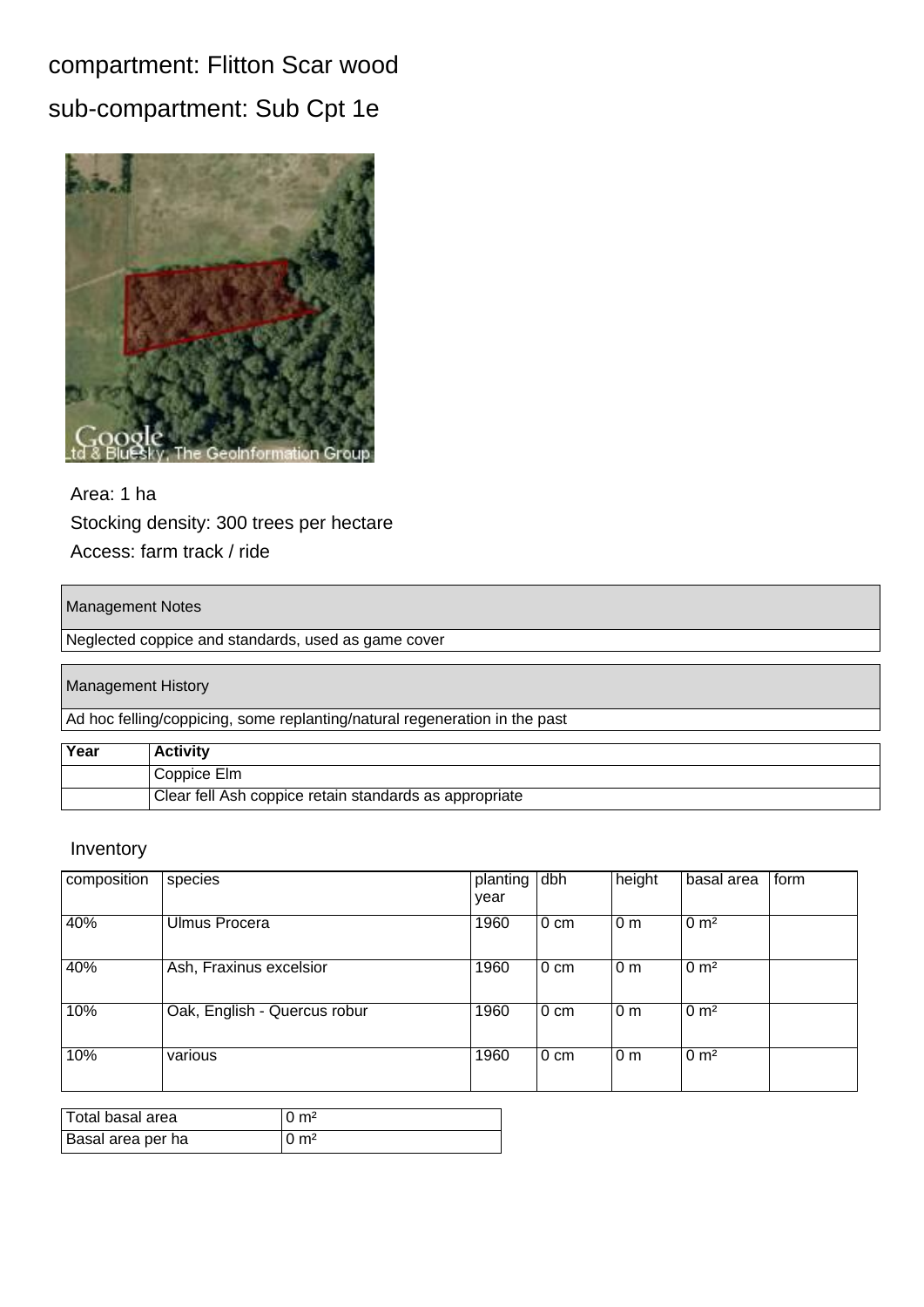## compartment: Flitton Scar wood sub-compartment: Sub Cpt 1f



### Area: 1 ha Stocking density: 300 trees per hectare Access: farm track / ride

#### Management Notes

#### Neglected coppice/standards

|      | <b>Management History</b>                              |
|------|--------------------------------------------------------|
|      | Ad Hoc felling/coppicing                               |
|      |                                                        |
| Year | <b>Activity</b>                                        |
|      | Coppice Elm                                            |
|      | Clear Fell Ash coppice retain Standards as appropriate |

| composition | species                      | planting dbh<br>year |                  | height | basal area       | l form |
|-------------|------------------------------|----------------------|------------------|--------|------------------|--------|
| 40%         | Ulmus Procera                |                      | $0 \text{ cm}$   | l 0 m  | 0 m <sup>2</sup> |        |
| 40%         | Ash, Fraxinus excelsior      |                      | $0 \text{ cm}$   | l 0 m  | 0 m <sup>2</sup> |        |
| 20%         | Oak, English - Quercus robur |                      | $0 \, \text{cm}$ | l 0 m  | $0 \text{ m}^2$  |        |

| Total basal area  | $10 \text{ m}^2$ |
|-------------------|------------------|
| Basal area per ha | $10 \text{ m}^2$ |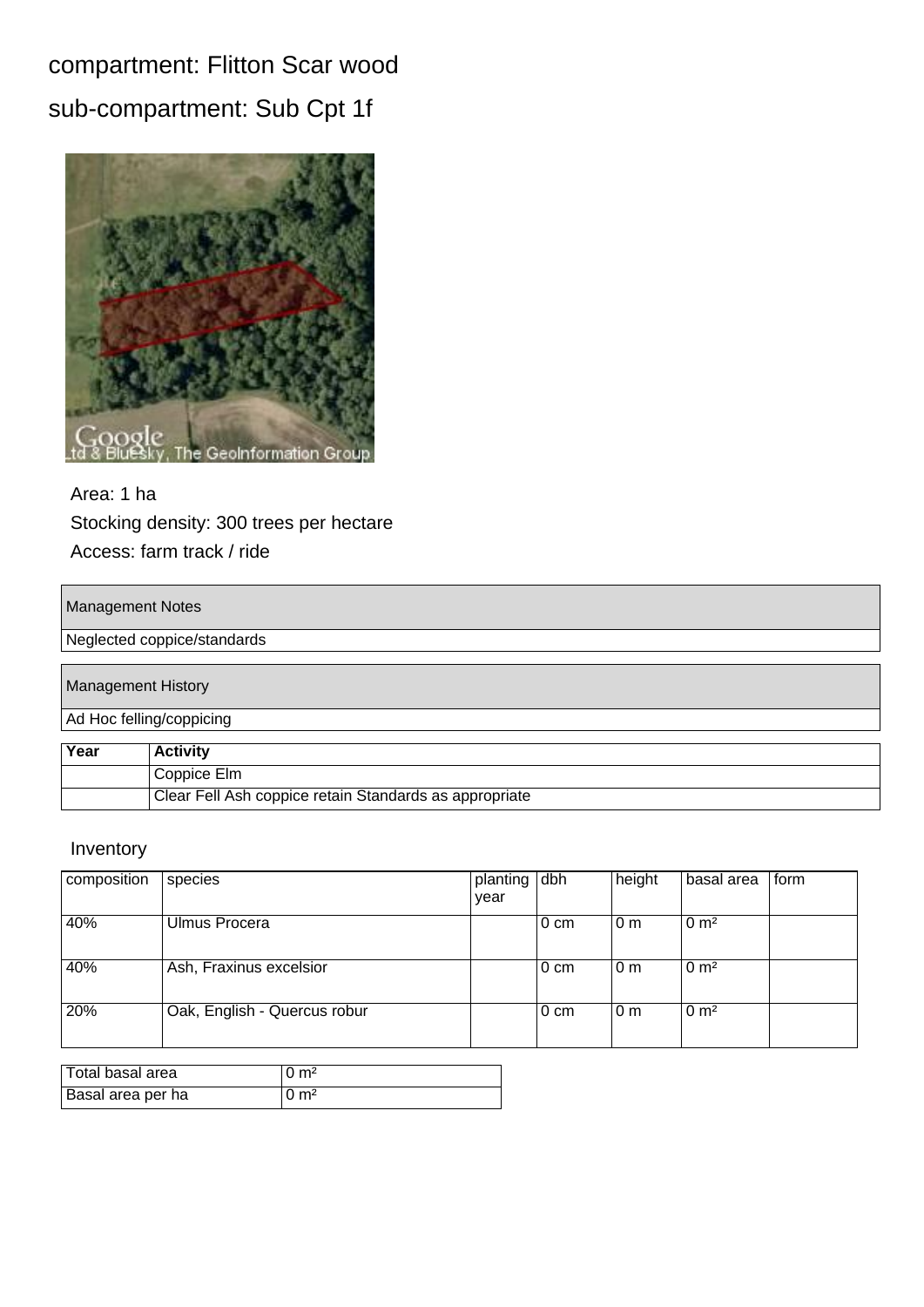## compartment: Flitton Scar wood sub-compartment: Sub Cpt 1g



### Area: 1 ha Stocking density: 300 trees per hectare Access: farm track / ride

#### Management Notes

#### Neglected coppice/standards

#### Management History

Ad hoc felling/coppicing managed for game cover

| Year | ∣Activity                                                    |
|------|--------------------------------------------------------------|
|      | Coppice Elm                                                  |
|      | Clear fell Ash coppice, retain/fell standards as appropriate |

| composition | species                      | planting dbh |                | height         | basal area       | l form |
|-------------|------------------------------|--------------|----------------|----------------|------------------|--------|
|             |                              | year         |                |                |                  |        |
| 40%         | Ulmus procera                | 1960         | $0 \text{ cm}$ | 0 <sub>m</sub> | 0 m <sup>2</sup> |        |
| 40%         | Ash, Fraxinus excelsior      | 1960         | $0 \text{ cm}$ | 0 <sub>m</sub> | 0 m <sup>2</sup> |        |
| 20%         | Oak, English - Quercus robur | 1960         | $0 \text{ cm}$ | 0 <sub>m</sub> | 0 m <sup>2</sup> |        |

| Total basal area  | $10 \text{ m}^2$ |
|-------------------|------------------|
| Basal area per ha | $10 \text{ m}^2$ |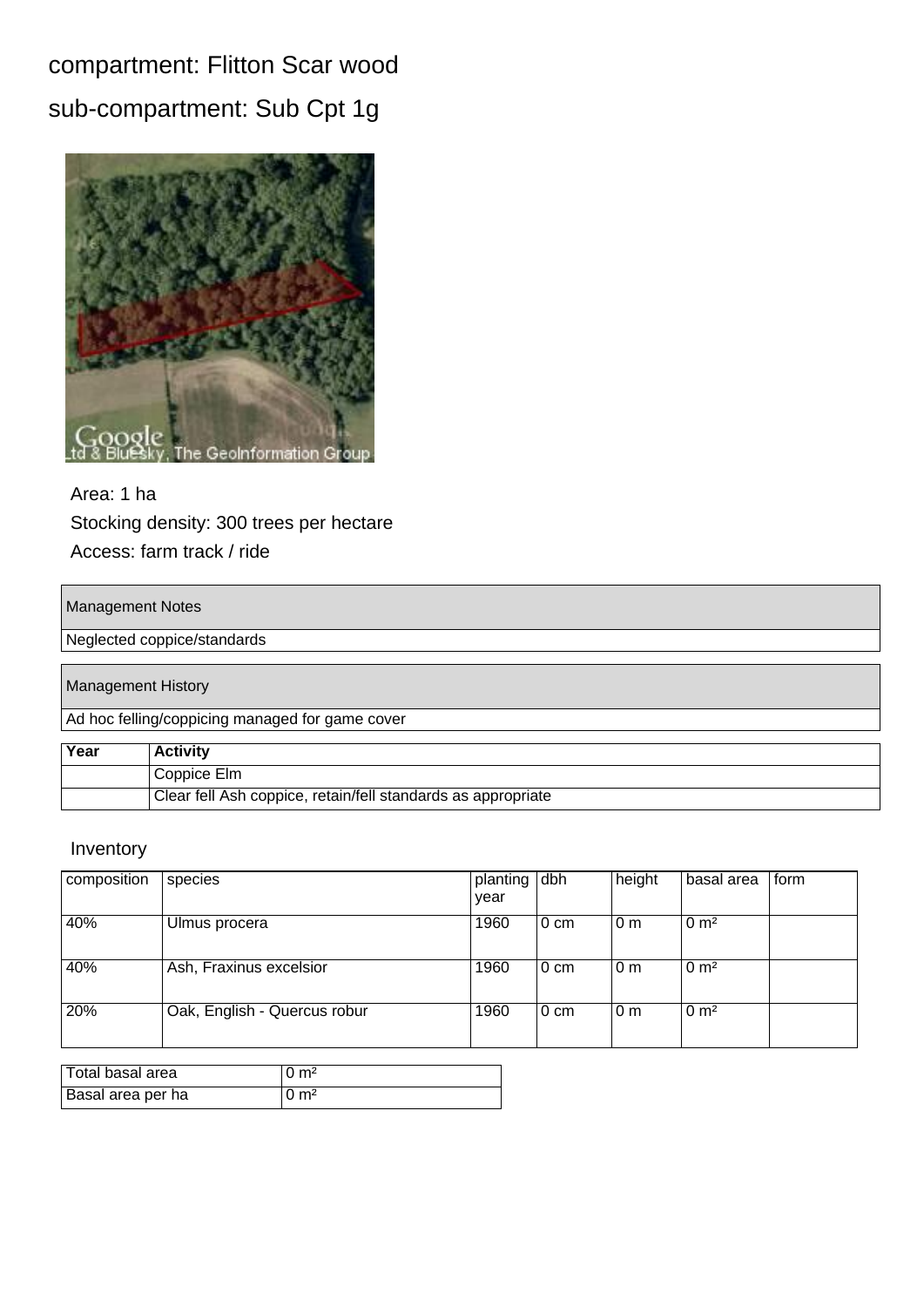## compartment: Flitton Scar wood sub-compartment: Sub Cpt 1h



Area: 1 ha Stocking density: 300 trees per hectare

#### Management Notes

Coppice Elm

Management History

Ad Hoc felling. Managed for game

| Year | <b>Activity</b>                                                                           |
|------|-------------------------------------------------------------------------------------------|
|      | Fell ash coppice, retain standards as appropriate. Restock with mixed broadleaves and Yew |

| composition | species                 | planting dbh |                | height         | basal area       | form |
|-------------|-------------------------|--------------|----------------|----------------|------------------|------|
|             |                         | year         |                |                |                  |      |
| 40%         | Ash, Fraxinus excelsior |              | $0 \text{ cm}$ | 0 <sub>m</sub> | 0 m <sup>2</sup> |      |
| 40%         | Ulmus procera           |              | $0 \text{ cm}$ | 0 <sub>m</sub> | 0 m <sup>2</sup> |      |
| 20%         | various                 |              | $0 \text{ cm}$ | 0 <sub>m</sub> | 0 m <sup>2</sup> |      |

| Total basal area  | $10 \text{ m}^2$ |
|-------------------|------------------|
| Basal area per ha | $10 \text{ m}^2$ |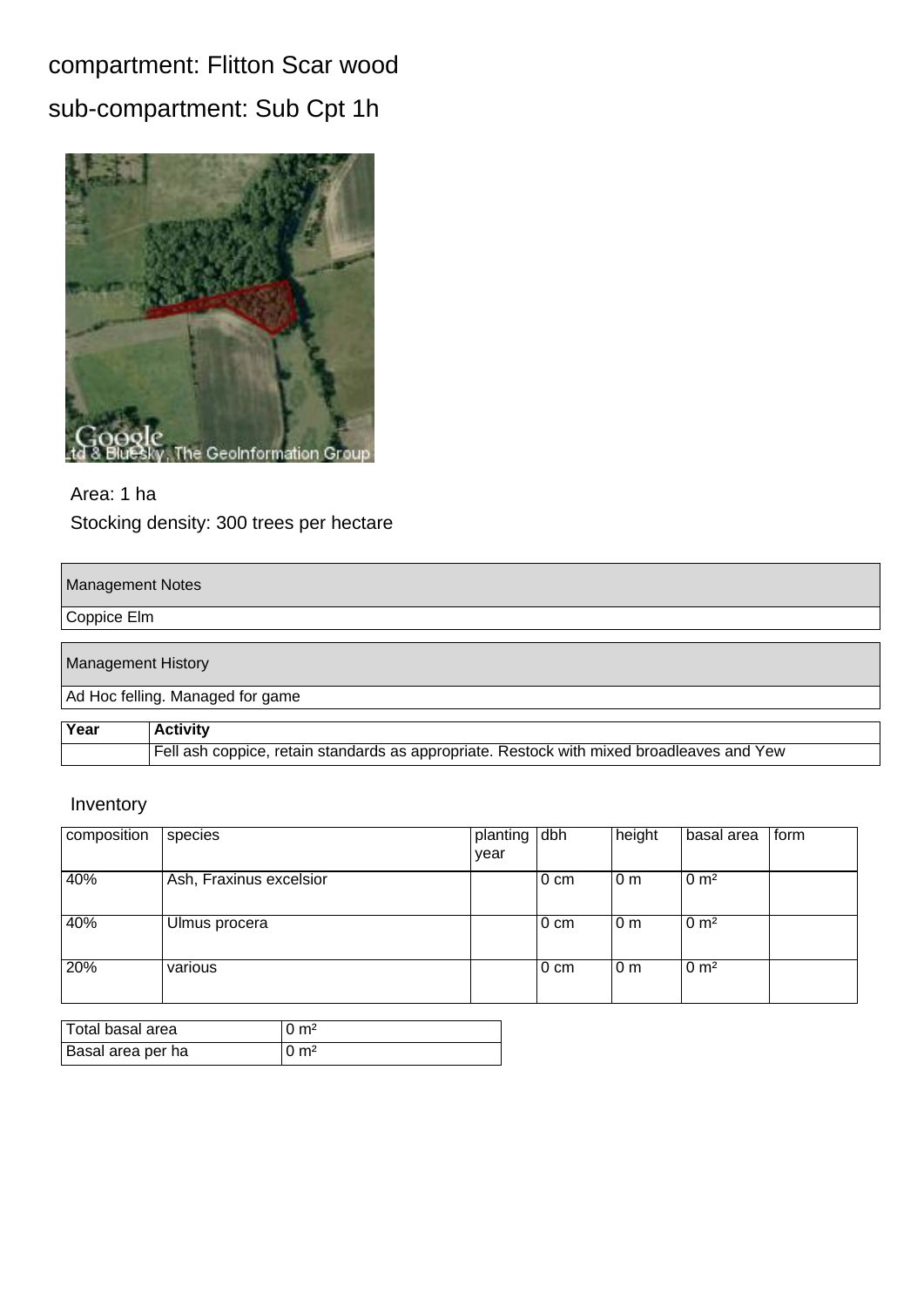compartment: Palmers spinney sub-compartment: Sub Cpt 2a



### Area: 1 ha Stocking density: 100 trees per hectare Access: farm track / ride

#### Management Notes

Managed and used for game cover

Management History

Ad hoc felling and replanting with laurel

| Year | <b>Activity</b>                                                                                                    |
|------|--------------------------------------------------------------------------------------------------------------------|
|      | Coppice Elm                                                                                                        |
|      | Felling of Ash coppice and mixed broadleaved species as appropriate. Restocking with mixed<br>broadleaves and yew. |

| composition | species                 | planting dbh<br>year |                | height | basal area       | form |
|-------------|-------------------------|----------------------|----------------|--------|------------------|------|
| 50%         | Ash, Fraxinus excelsior |                      | $0 \text{ cm}$ | l 0 m  | 0 m <sup>2</sup> |      |
| 40%         | Ulmus procera           |                      | $0 \text{ cm}$ | 10 m   | $0 \text{ m}^2$  |      |
| 10%         | Laurus noblis           |                      | $0 \text{ cm}$ | l 0 m  | $0 \text{ m}^2$  |      |

| Total basal area  | $0 \text{ m}^2$     |
|-------------------|---------------------|
| Basal area per ha | $0 \; \mathrm{m}^2$ |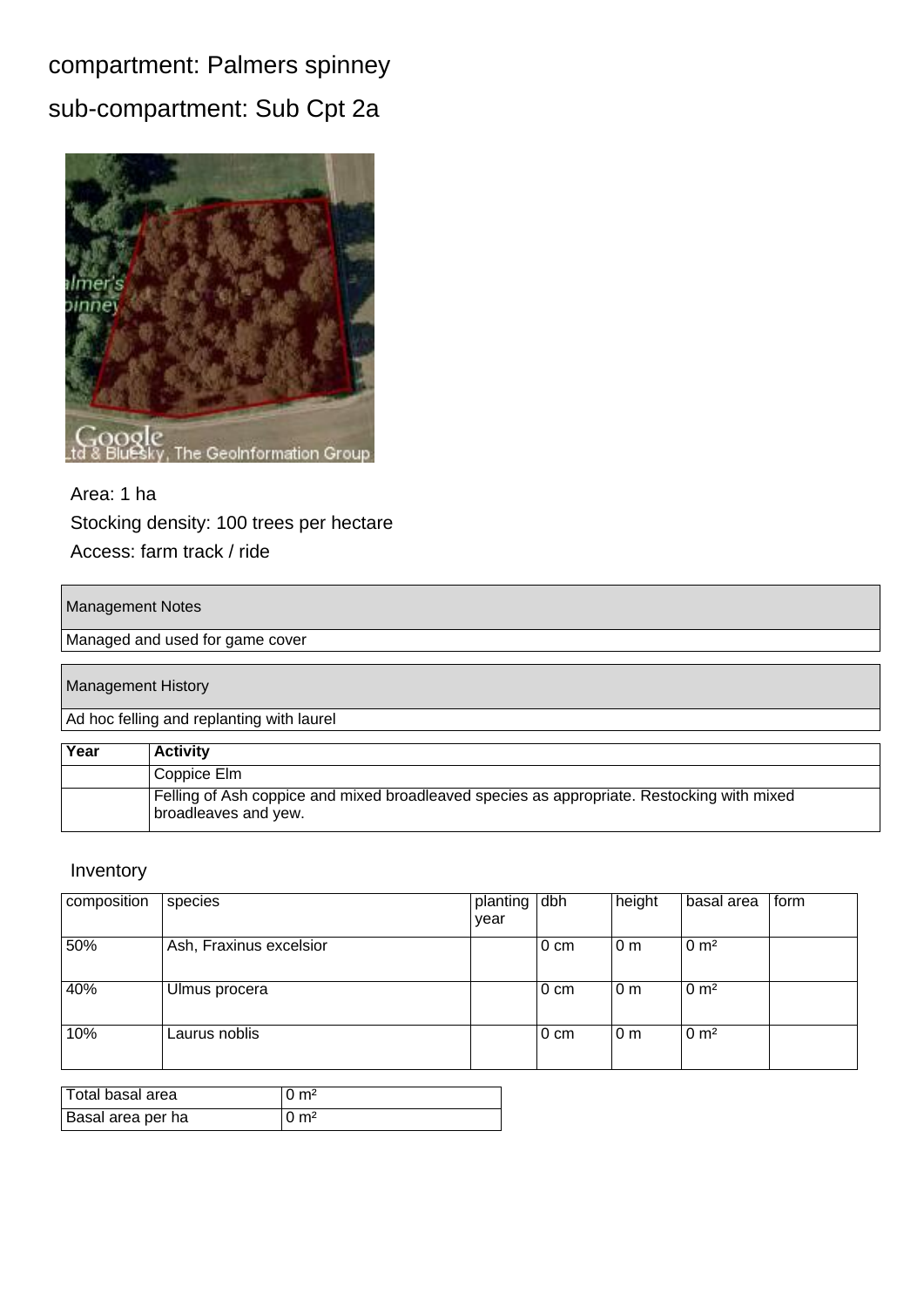## compartment: Palmers spinney sub-compartment: Sub Cpt 2b



### Area: 1 ha Stocking density: 100 trees per hectare Access: farm track / ride

#### Management Notes

#### Used for game habitat

| <b>Management History</b> |                           |
|---------------------------|---------------------------|
|                           | Ad hoc felling/coppicing. |
|                           |                           |
| Year                      | <b>Activity</b>           |
|                           | Coppice Elm               |

| Fell Ash coppice. Fell/retain standards as appropriate. Restock with mixed broadleaves and Yew. |
|-------------------------------------------------------------------------------------------------|

| composition | species                 | planting dbh |                | height | basal area       | form |
|-------------|-------------------------|--------------|----------------|--------|------------------|------|
|             |                         | year         |                |        |                  |      |
| 50%         | Ash, Fraxinus excelsior |              | $0 \text{ cm}$ | l 0 m  | $0 \text{ m}^2$  |      |
| 40%         | Ulmus procera           |              | $0 \text{ cm}$ | l 0 m  | 0 m <sup>2</sup> |      |
| 10%         | laurus noblisl          |              | $0 \text{ cm}$ | l 0 m  | $0 \text{ m}^2$  |      |

| Total basal area  | $10 \text{ m}^2$ |
|-------------------|------------------|
| Basal area per ha | 0 m <sup>2</sup> |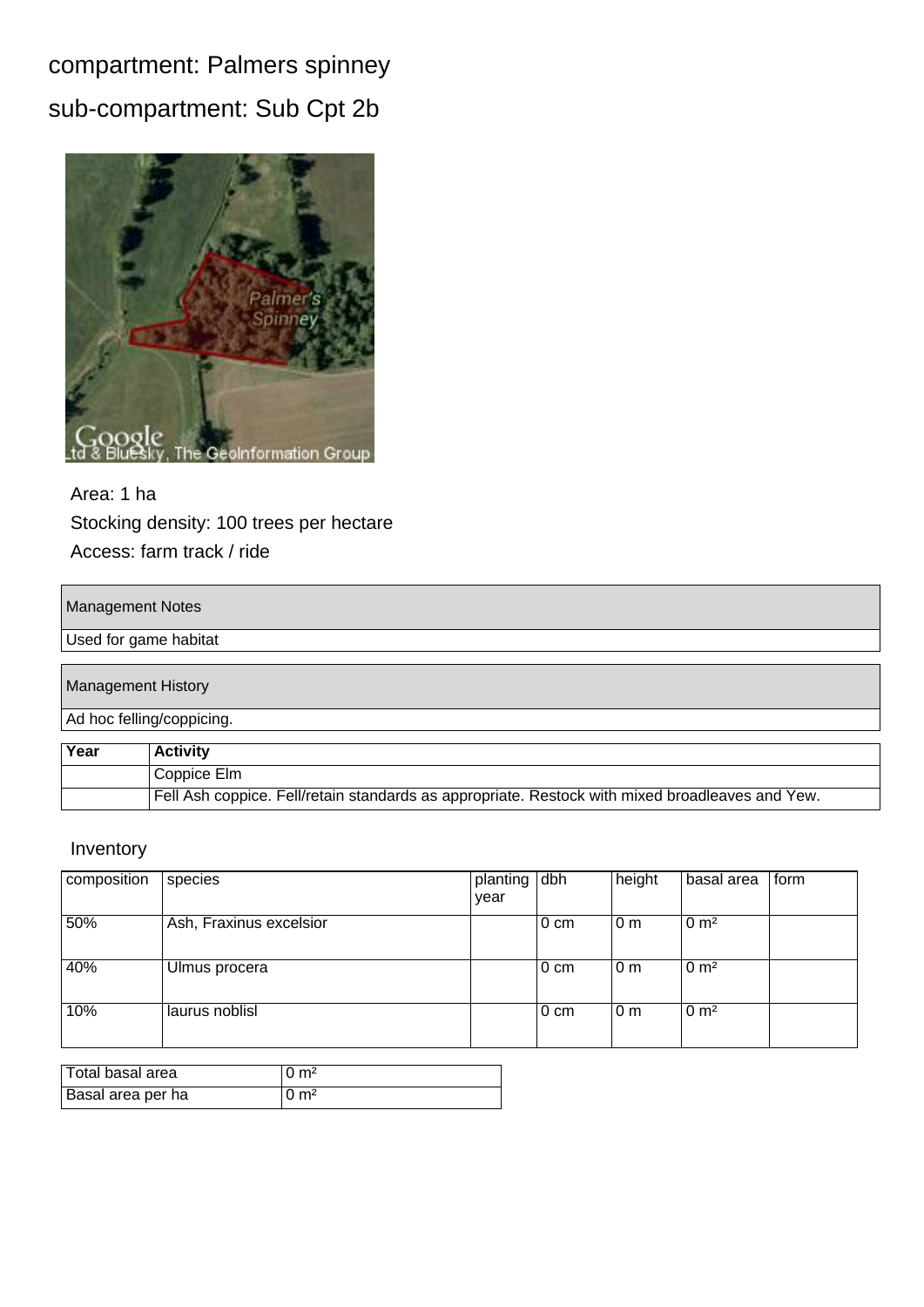compartment: Palmers spinney sub-compartment: Sub Cpt 2c



Area: 0.18 ha This is a non-wooded area.

Management Notes

Site of pheasant release pen

Management History Cleared for site of release pen and regrowth managed as necessary for shade and cover.

**Year Activity**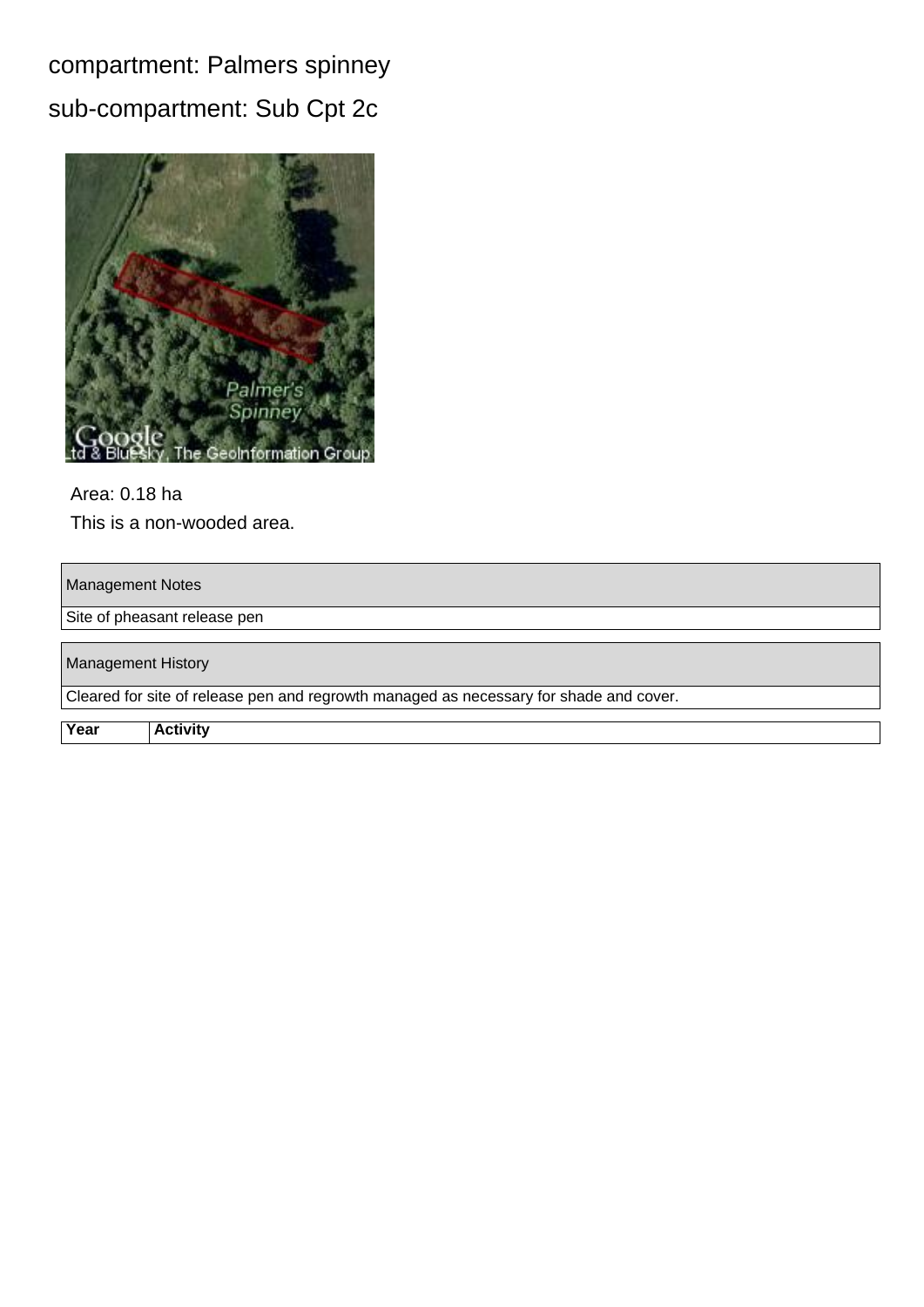## compartment: Lady wood

## sub-compartment: Sub Cpt 4a



### Area: 1 ha Stocking density: 200 trees per hectare Access: farm track / ride

#### Management Notes

Managed for rearing and release of pheasants

#### Management History

| Year  | <b>Activity</b>                                                                           |
|-------|-------------------------------------------------------------------------------------------|
|       | Coppice elm.                                                                              |
|       | Fell Ash coppice. Fell/retain standards as appropriate.<br>Restock with mixed broadleaves |
| 16-20 | Coppice average 0.5ha + replant standards. Total 1ha                                      |

| composition | species                      | planting<br>year | dbh             | height          | basal area         | form                 |
|-------------|------------------------------|------------------|-----------------|-----------------|--------------------|----------------------|
| 50%         | Ash                          | 1950             | 28 cm           | 16 <sub>m</sub> | $6.16 \text{ m}^2$ | 犇                    |
| 25%         | Oak, English - Quercus robur | 1950             | 26 cm           | 16 <sub>m</sub> | $2.65 \text{ m}^2$ | 毒                    |
| 20%         | Elm                          | 1980             | l 0 cm          | 12 <sub>m</sub> | 0 m <sup>2</sup>   | W                    |
| 5%          | various                      |                  | $ 0 \text{ cm}$ | 0 <sub>m</sub>  | 0 m <sup>2</sup>   | $\frac{1}{\sqrt{2}}$ |

| Total basal area  | 18.81 m <sup>2</sup> |
|-------------------|----------------------|
| Basal area per ha | 18.81 m²             |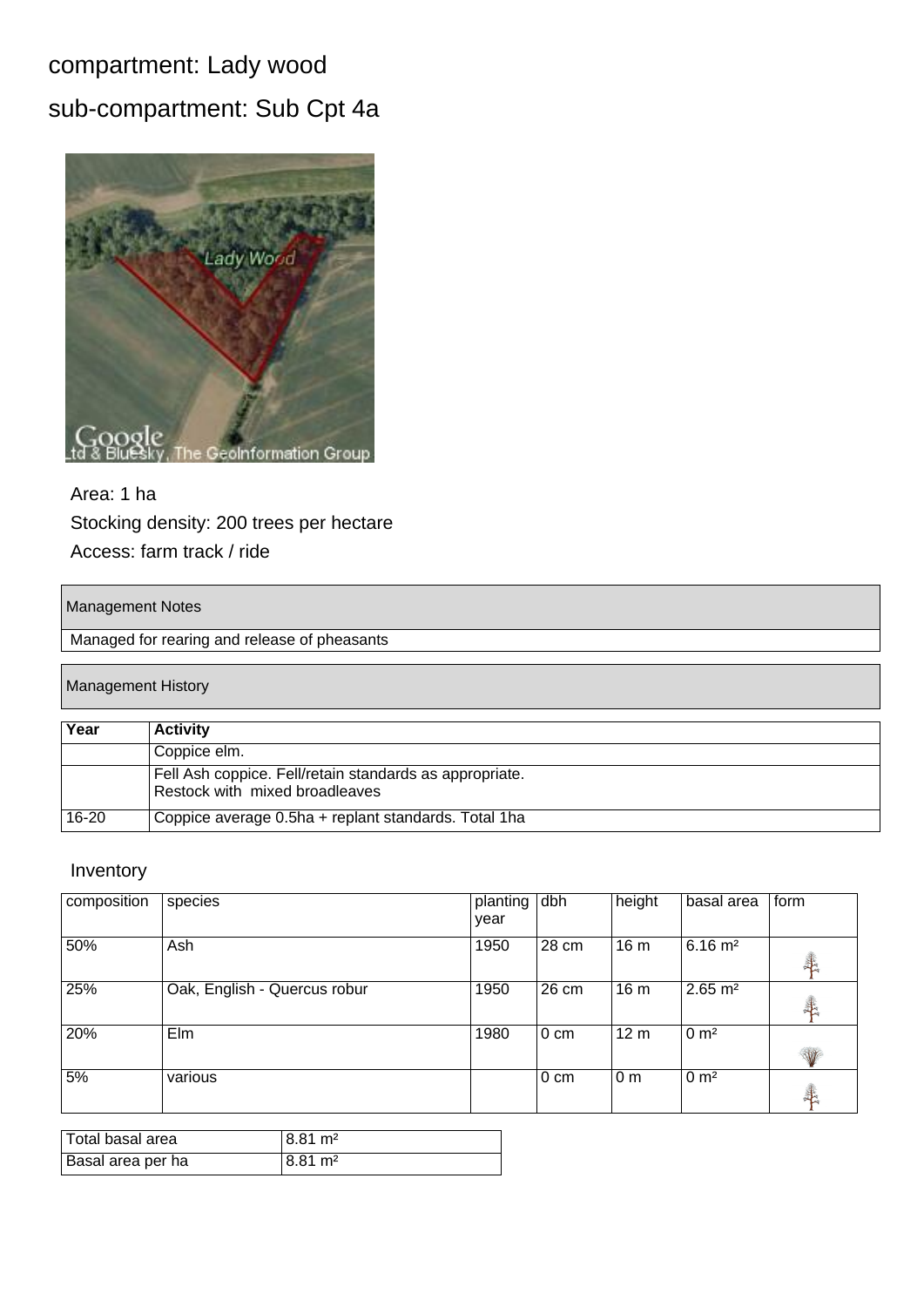## compartment: Lady wood

## sub-compartment: Sub Cpt 4b



## Area: 0.35 ha

This is a non-wooded area.

Management Notes

Site of Pheasant release pen

Management History

**Year Activity**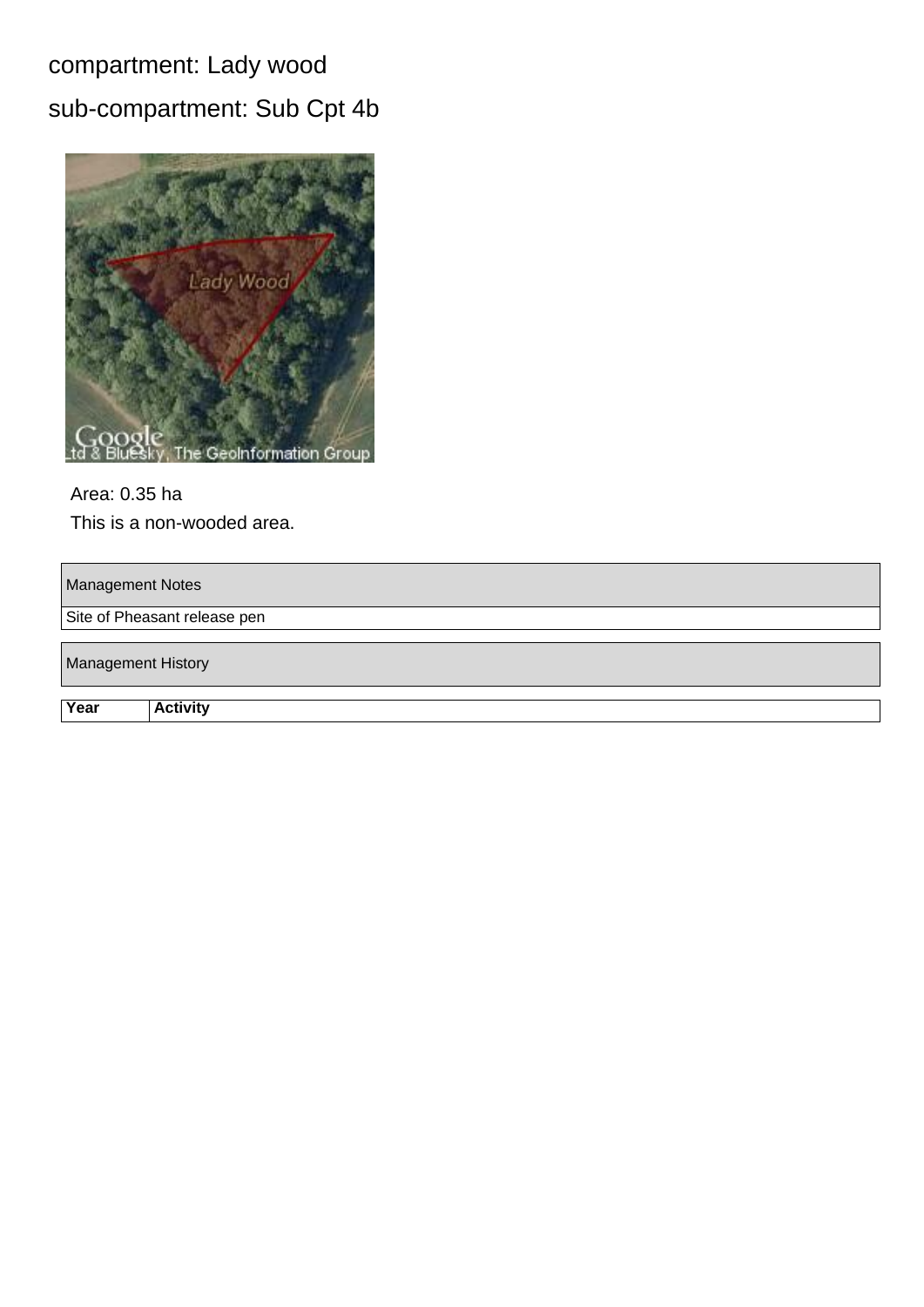## compartment: New plantation sub-compartment: Sub Cpt3



### Area: 1 ha Stocking density: 1800 trees per hectare Access: farm track / ride

#### Management Notes

Apart from one block Ash are very poor. Weed killing around ash required. Identify best Oak + Cherry and formative prune to remove lower branches and single leader where necassary.

#### Management History

Planted 1997 in single species blocks 3m between plants x 2m between rows.

| Year                             | <b>Activity</b>                                                            |
|----------------------------------|----------------------------------------------------------------------------|
|                                  | $\boxed{1, 5, 2, 3, 4}$ Formative prune best Oaks/Cherry.<br>Hedge cutting |
| $6 - 10$<br>$ 11 - 15 $<br>16-20 | light Selective thin Oaks, Cherry to favour best stems on 5 year rotation  |

| composition | species                        | planting<br>year | dbh             | height           | basal area         | form          |
|-------------|--------------------------------|------------------|-----------------|------------------|--------------------|---------------|
| 20%         | Oak, English - Quercus robur   | 1997             | 6 cm            | 4 m              | $1.02 \text{ m}^2$ | $\frac{1}{2}$ |
| 20%         | Cherry, Prunus avium           | 1997             | 7 cm            | 5 <sub>m</sub>   | $1.39 \text{ m}^2$ | <b>TANK</b>   |
| 20%         | Ash, Fraxinus excelsior        | 1997             | 3 cm            | 3 <sub>m</sub>   | $0.25 \text{ m}^2$ | $\ddagger$    |
| 20%         | Birch, Silver - Betula pendula | 1997             | 8 <sub>cm</sub> | 6 <sub>m</sub>   | $1.81 \text{ m}^2$ | $\frac{1}{2}$ |
| 10%         | Maple, Field - Acer campestre  | 1997             | 5 cm            | 4 <sub>m</sub>   | $0.35 \text{ m}^2$ | <b>THE</b>    |
| 10%         | Malus sylvestris               | 1997             | 5 cm            | $\overline{3}$ m | $0.35 \text{ m}^2$ | 羊             |